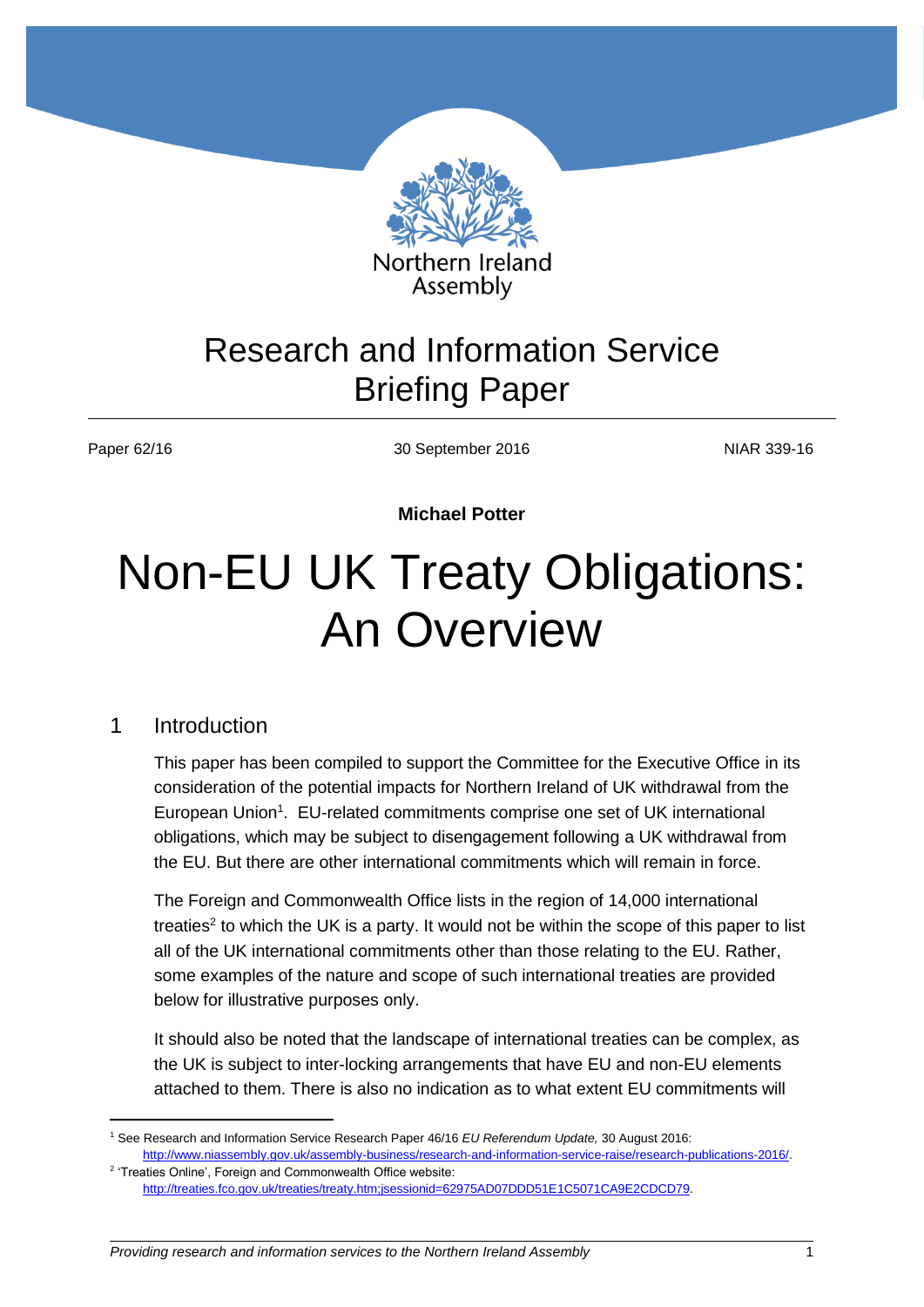remain following UK withdrawal, particularly in the context of future relationships with the EU and their related obligations.

International instruments and treaties constitute a body of international law, although there is some debate as to the extent to which such instruments are justiciable in UK courts. States may bring cases to the International Court of Justice at The Hague to settle disputes or for an advisory opinion on a particular matter<sup>3</sup>. The Court considers such cases using international law as a guide.

The paper considers international commitments to which the UK is party from major sources – the Council of Europe, the United Nations and the International Labour Organisation – and briefly summarises commitments from other sources, including other UN agencies that oversee international conventions and obligations under other international entities. The paper then gives a brief summary of recent treaties concluded by the UK.

<sup>&</sup>lt;sup>3</sup> International Court of Justice website: http://www.icj-cij.org/homepage/index.php.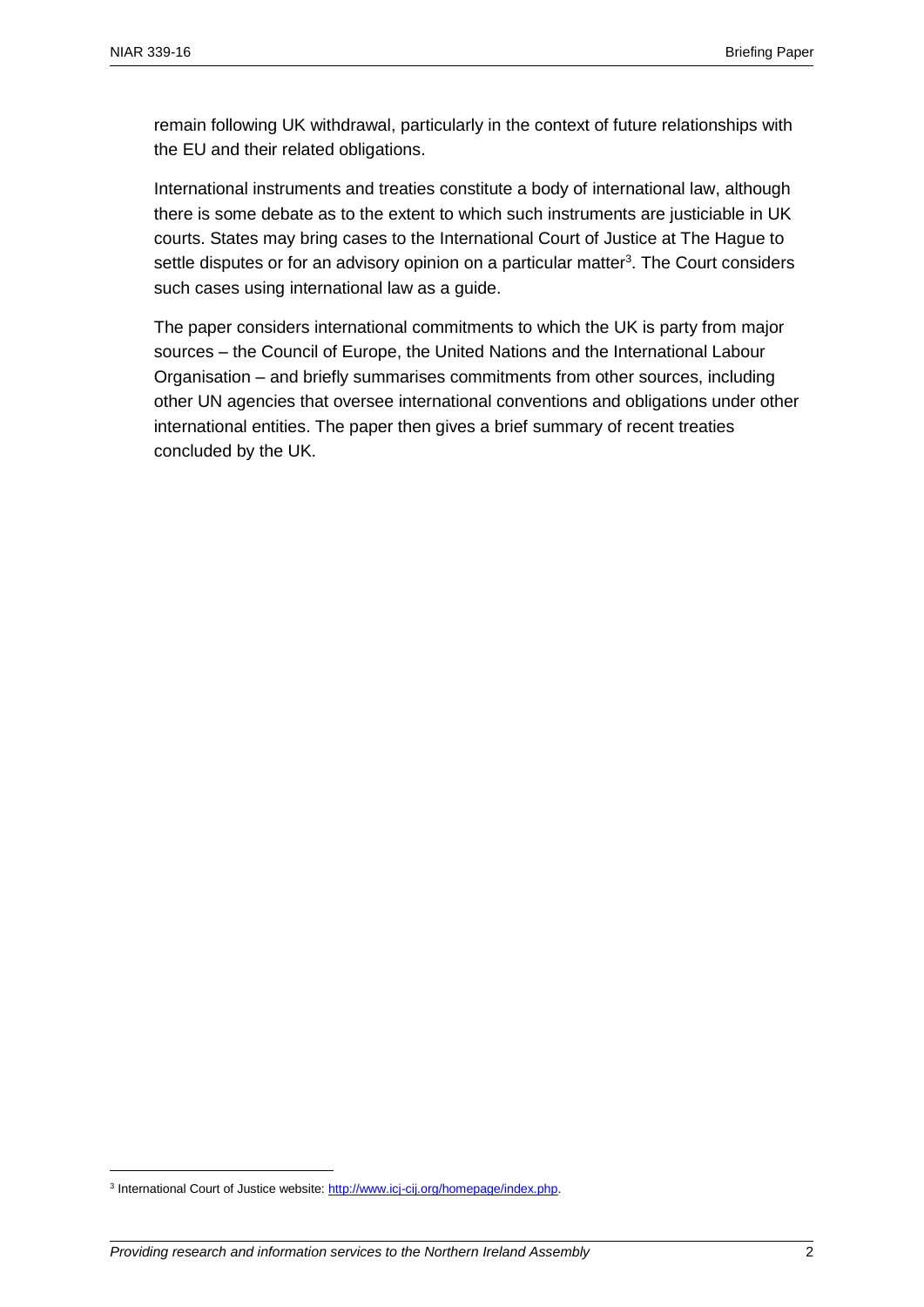#### 2 Council of Europe

Sometimes confused as an organ of the European Union<sup>4</sup>, the Council of Europe is a separate body of 47 member states. It has a Secretary General and the decisionmaking body of the Council is the Committee of Ministers, which comprises the foreign ministers or their representatives of the member states<sup>5</sup>.

Core to the work of the Council of Europe is the protection of human rights. There are 221 Council of Europe Treaties, some examples of which are given in this section $6$ . These will remain in force after the UK has left the EU.

#### **Convention for the Protection of Human Rights and Fundamental Freedoms<sup>7</sup>**

Otherwise known as the European Convention on Human Rights (ECHR), this convention was signed by the UK on 14 November 1950 and ratified 8 March 1951<sup>8</sup>. Since the Convention came into force, 16 Protocols have added additional rights to those of the Convention, but these additional rights are only binding on states that have ratified those Protocols.

The Convention is enforced through the European Court on Human Rights. Individuals may bring cases to the Court when local remedy has been exhausted. Judgements of the Court are binding on the state concerned<sup>9</sup>.

The substantive articles of the ECHR were brought into UK law by the Human Rights Act 1998<sup>10</sup>. The Northern Ireland Act 1998<sup>11</sup> also provides that the Northern Ireland Assembly may not legislate or the Northern Ireland Government act in contravention of Convention rights<sup>12</sup>.

#### **European Social Charter**

 $\overline{a}$ 

Signed by the UK on 18 October 1961 and ratified on 11 July 1962, the Charter is the counterpart of the ECHR in the area of social and economic rights. The rights of the Charter include the right to work, the right to organise, the right to bargain collectively, the right to social security, the right to social and medical assistance, the right to the

<sup>4</sup> The European Union has a Council as one of its institutions, unrelated to the Council of Europe (Council of the European Union website: [https://europa.eu/european-union/about-eu/institutions-bodies/council-eu\\_en\)](https://europa.eu/european-union/about-eu/institutions-bodies/council-eu_en).

<sup>&</sup>lt;sup>5</sup> 'Structure', Council of Europe website, accessed 19 September 2916: http://www.coe.int/en/web/about-us/structure.

<sup>&</sup>lt;sup>6</sup> 'Full list', Council of Europe Treaty Office website, accessed 19 September 2016: [http://www.coe.int/en/web/conventions/full](http://www.coe.int/en/web/conventions/full-list)[list.](http://www.coe.int/en/web/conventions/full-list)

<sup>7</sup> Convention for the Protection of Human Rights and Fundamental Freedoms[: http://www.coe.int/en/web/conventions/full-list/-](http://www.coe.int/en/web/conventions/full-list/-/conventions/treaty/005) [/conventions/treaty/005.](http://www.coe.int/en/web/conventions/full-list/-/conventions/treaty/005)

<sup>&</sup>lt;sup>8</sup> The rights are: right to life, prohibition of torture, prohibition of slavery and forced labour, right to liberty and security, right to a fair trial, no punishment without law, right to respect for private and family life, freedom of thought, conscience and religion, freedom of expression, freedom of assembly and association, right to marry, right to an effective remedy, prohibition of discrimination.

<sup>&</sup>lt;sup>9</sup> European Court of Human Rights website: [http://www.echr.coe.int/Pages/home.aspx?p=home.](http://www.echr.coe.int/Pages/home.aspx?p=home)

<sup>10</sup> Human Rights Act 1998[: http://www.legislation.gov.uk/ukpga/1998/42/contents.](http://www.legislation.gov.uk/ukpga/1998/42/contents)

<sup>&</sup>lt;sup>11</sup> Northern Ireland Act 1998: http://www.legislation.gov.uk/ukpga/1998/47/contents.

<sup>12</sup> See Research and Information Service Briefing Paper 20/14 *Human Rights and Equality Proofing of Public Bills*, 10 February 2016[: http://www.niassembly.gov.uk/assembly-business/research-and-information-service-raise/research-publications-](http://www.niassembly.gov.uk/assembly-business/research-and-information-service-raise/research-publications-2016/research-publications-2014/)[2016/research-publications-2014/.](http://www.niassembly.gov.uk/assembly-business/research-and-information-service-raise/research-publications-2016/research-publications-2014/)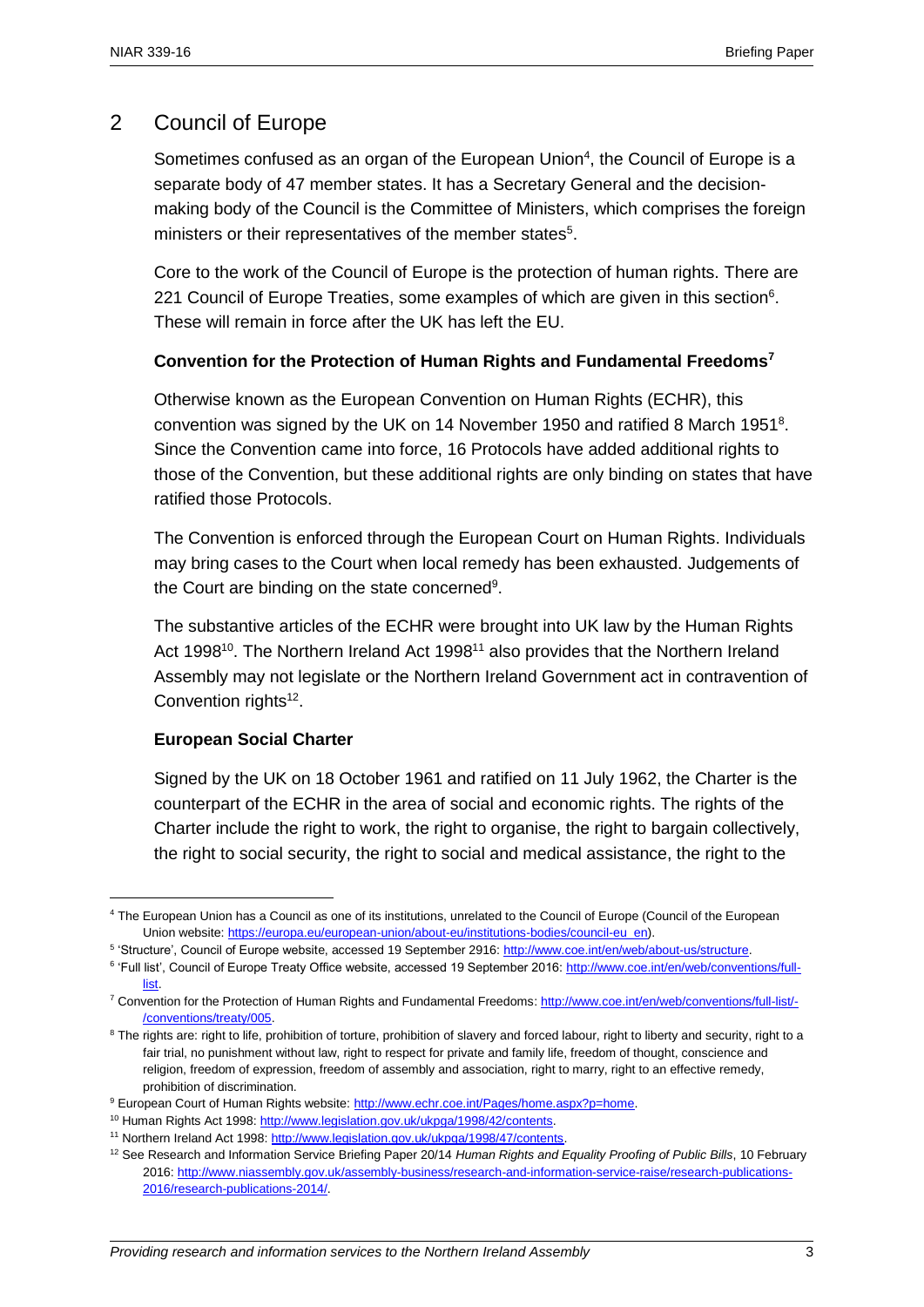social, legal and economic protection of the family, and the right to protection and assistance for migrant workers and their families<sup>13</sup>.

State compliance with the Charter is monitored through the European Committee of Social Rights<sup>14</sup> through two mechanisms:

- Collective complaints
- Examination of state reports

The UK has not signed the 1995 Protocol for the collective complaints procedure. However, states are required to report to the Committee annually and the Committee publishes comments in relation to each state's compliance with the Charter.

#### **European Convention for the Prevention of Torture and Inhuman or Degrading Treatment or Punishment**

This Convention provides for the setting up of an international committee empowered to visit all places where persons are deprived of their liberty by a public authority<sup>15</sup>. The European Committee for the Prevention of Torture and Inhuman or Degrading Treatment or Punishment (or Committee for the Prevention of Torture (CPT)<sup>16</sup> visits places of detention in contracting states under the auspices of this Convention.

The UK signed the Convention on 26 November 1987 and ratified on 24 June 1988. The Committee visited the UK in April 2016, but did not visit any places of detention in Northern Ireland.

#### **European Charter for Regional or Minority Languages**

This Charter was signed by the UK on 2 March 2000 and ratified on 27 March 2001. On the one hand, the treaty is a commitment to certain principles for the preservation of minority languages and on the other, it is a series of measures to promote the use of minority languages on the territory of a signatory state<sup>17</sup>. Commitments to these measures are assessed by a Committee of Experts, which constitutes the enforcement mechanism for the Charter<sup>18</sup>.

The Committee last reported on the UK in 2014 and is due to assess the UK again in July 2017.

<sup>13</sup> European Social Charter[: http://www.coe.int/en/web/conventions/full-list/-/conventions/treaty/035.](http://www.coe.int/en/web/conventions/full-list/-/conventions/treaty/035) 

<sup>&</sup>lt;sup>14</sup> European Committee of Social Rights web pages[: http://www.coe.int/en/web/turin-european-social-charter/european](http://www.coe.int/en/web/turin-european-social-charter/european-committee-of-social-rights)[committee-of-social-rights.](http://www.coe.int/en/web/turin-european-social-charter/european-committee-of-social-rights)

<sup>&</sup>lt;sup>15</sup> European Convention for the Prevention of Torture and Inhuman or Degrading Treatment or Punishment: [http://www.coe.int/en/web/conventions/full-list/-/conventions/treaty/126.](http://www.coe.int/en/web/conventions/full-list/-/conventions/treaty/126)

<sup>&</sup>lt;sup>16</sup> European Committee for the Prevention of Torture and Inhuman or Degrading Treatment or Punishment website: [http://www.cpt.coe.int/en/default.htm.](http://www.cpt.coe.int/en/default.htm)

<sup>17</sup> European Charter for Regional or Minority Languages[: http://www.coe.int/en/web/conventions/full-list/-/conventions/treaty/148.](http://www.coe.int/en/web/conventions/full-list/-/conventions/treaty/148)

<sup>&</sup>lt;sup>18</sup> Committee of Experts of the European Charter for Regional or Minority Languages web pages: http://www.coe.int/t/dg4/education/minlang/aboutcommittee/default\_en.asp.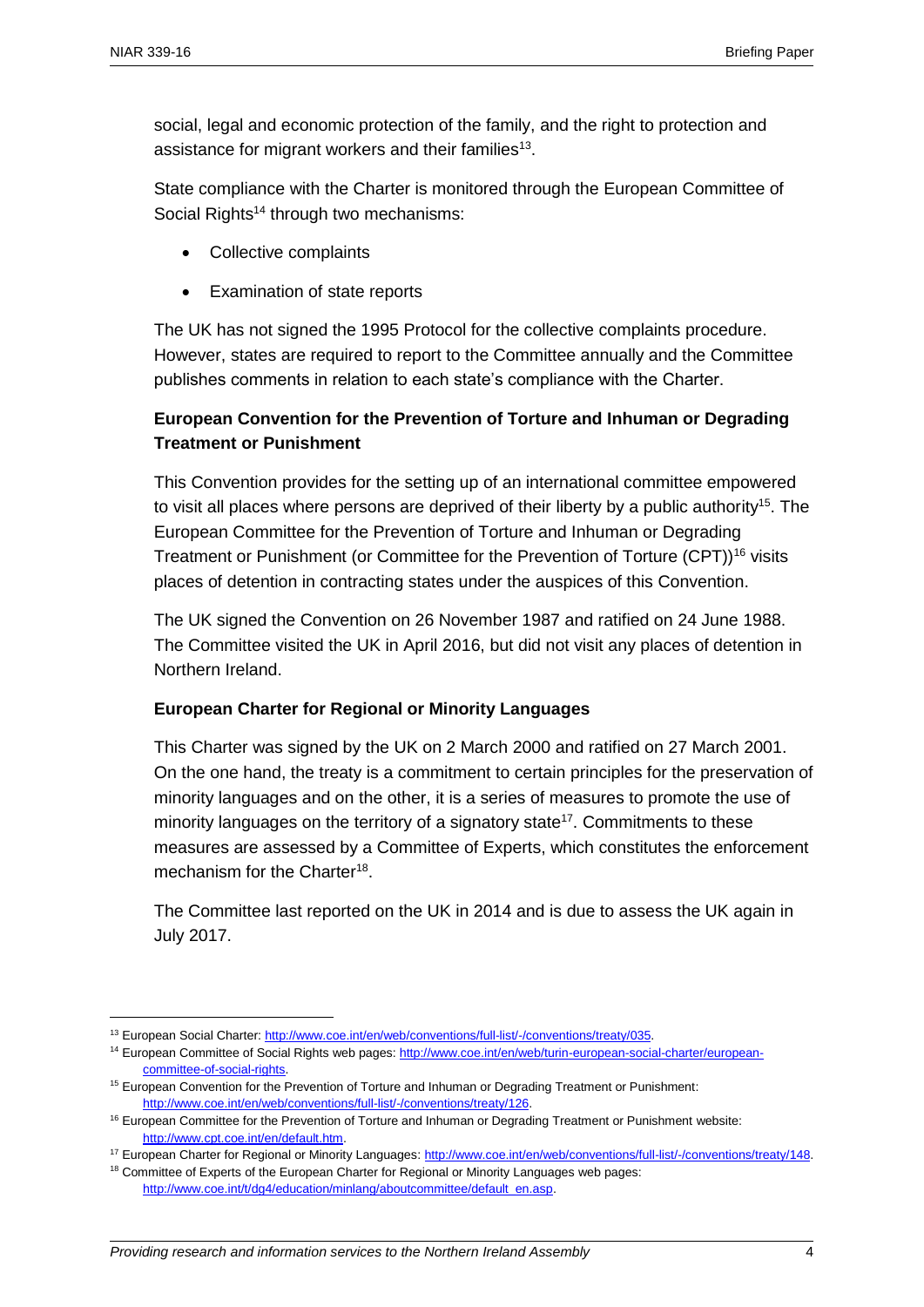#### **Council of Europe Convention on Action against Trafficking in Human Beings**

This convention is aimed at supporting victims of human trafficking and also measures for the disruption and conviction of human traffickers. The Convention was signed by the UK on 23 March 2007 and ratified on 17 December 2008.

The implementation of the Convention is overseen by the Group of Experts on Action against Trafficking in Human Beings (GRETA), which visits parties to the Convention and reports on progress<sup>19</sup>. The first GRETA visit to the UK was in 2012. The second evaluation round was commenced in 2015.

#### **Other Treaties**

Council of Europe treaties can impact on a range of areas of life in Northern Ireland. A non-exhaustive list at Appendix 1 gives some examples, grouped thematically, of treaties that contain particular obligations.

<sup>&</sup>lt;sup>19</sup> Group of Experts on Action against Trafficking in Human Beings web pages[: http://www.coe.int/en/web/anti-human-trafficking.](http://www.coe.int/en/web/anti-human-trafficking)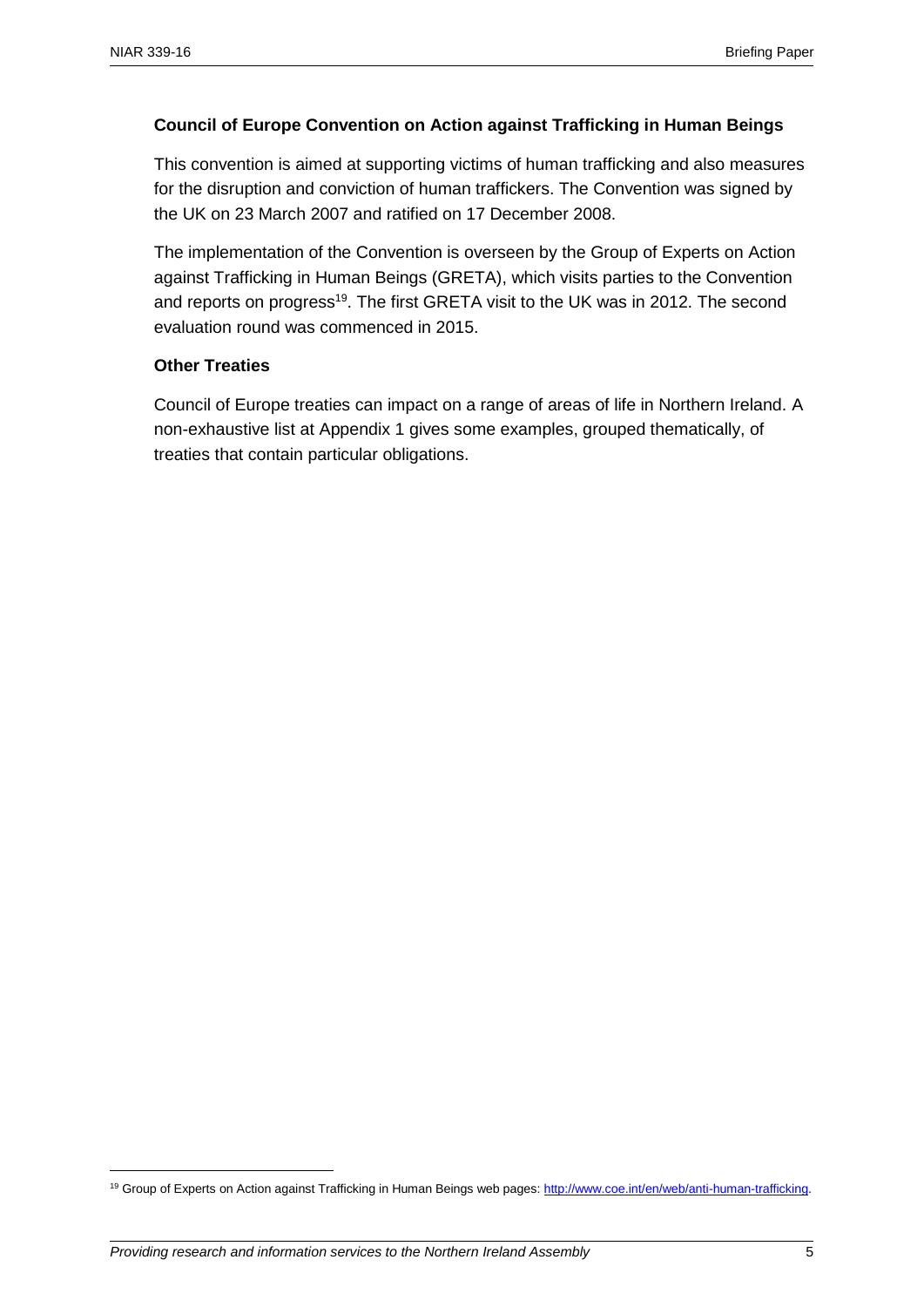#### 3 United Nations

The United Nations (UN) was founded in 1945 and now has 193 member states $^{20}$ . While the UN and its many organs has a range of functions, for the purposes of this paper, the organisation also acts a repository for international agreements, treaties and conventions. There are over 560 separate treaties and agreements in the UN depository covering a wide range of areas of international engagement $^{21}$ . Broadly, the treaties to which the UK is party are here divided between international human rights instruments and other international commitments in the form of conventions.

#### **International Human Rights Instruments**

Human rights standards are set out by a range of conventions, each with varying mechanisms for enforcement<sup>22</sup>. In addition to each subject-specific examination of state parties to individual conventions by the relevant committees, the Universal Periodic Review looks at the human rights standards in each UN member state across all human rights standards $^{23}$ . The UK was last reviewed in 2012 and is due another review in February 2017.

The following is a summary of the main human rights instruments to which the UK is signatory:

Convention on the Elimination of all forms of Racial Discrimination<sup>24</sup> – Signed by the UK on 11 October 1966 and ratified on 7 March 1969. The treaty is monitored by the Committee on the Elimination of Racial Discrimination<sup>25</sup>, which last examined the UK in August 2016.

International Covenant on Economic, Social and Cultural Rights<sup>26</sup> - Signed by the UK on 16 September 1968 and ratified on 20 may 1979. The treaty is monitored by the Committee on Economic, Social and Cultural Rights<sup>27</sup>, which last examined the UK in June 2016.

<sup>&</sup>lt;sup>20</sup> 'Overview', UN website, accessed 20 September 2016: http://www.un.org/en/sections/about-un/overview/index.html. <sup>21</sup> Multilateral Treaties Deposited with the Secretary-General, UN Treaty Collection:

[https://treaties.un.org/Pages/Content.aspx?path=DB/MTDSGStatus/pageIntro\\_en.xml.](https://treaties.un.org/Pages/Content.aspx?path=DB/MTDSGStatus/pageIntro_en.xml)

<sup>&</sup>lt;sup>22</sup> For a summary of human rights instruments and their application to Northern Ireland see Research and Information Service Research Paper 75/11 *Equality and Human Rights Legislation in Northern Ireland: A Review*, August 2011: [http://www.niassembly.gov.uk/assembly-business/research-and-information-service-raise/research-publications-](http://www.niassembly.gov.uk/assembly-business/research-and-information-service-raise/research-publications-2016/publications-2011/)[2016/publications-2011/.](http://www.niassembly.gov.uk/assembly-business/research-and-information-service-raise/research-publications-2016/publications-2011/)

<sup>&</sup>lt;sup>23</sup> 'Universal Periodic Review', Office of the High Commissioner on Human Rights website, accessed 21 September 2016: [http://www.ohchr.org/EN/HRBodies/UPR/Pages/UPRMain.aspx.](http://www.ohchr.org/EN/HRBodies/UPR/Pages/UPRMain.aspx)

<sup>&</sup>lt;sup>24</sup> International Convention on the Elimination of All Forms of Racial Discrimination: [http://www.ohchr.org/EN/ProfessionalInterest/Pages/CERD.aspx.](http://www.ohchr.org/EN/ProfessionalInterest/Pages/CERD.aspx) 

<sup>&</sup>lt;sup>25</sup> Committee on the Elimination of Racial Discrimination web pages: [http://www.ohchr.org/EN/HRBodies/CERD/Pages/CERDIndex.aspx.](http://www.ohchr.org/EN/HRBodies/CERD/Pages/CERDIndex.aspx) 

<sup>26</sup> International Covenant on Economic, Social and Cultural Rights: [http://www.ohchr.org/EN/ProfessionalInterest/Pages/CESCR.aspx.](http://www.ohchr.org/EN/ProfessionalInterest/Pages/CESCR.aspx)

<sup>&</sup>lt;sup>27</sup> Committee on Economic, Social and Cultural Rights web pages: [http://www.ohchr.org/en/hrbodies/cescr/pages/cescrindex.aspx.](http://www.ohchr.org/en/hrbodies/cescr/pages/cescrindex.aspx)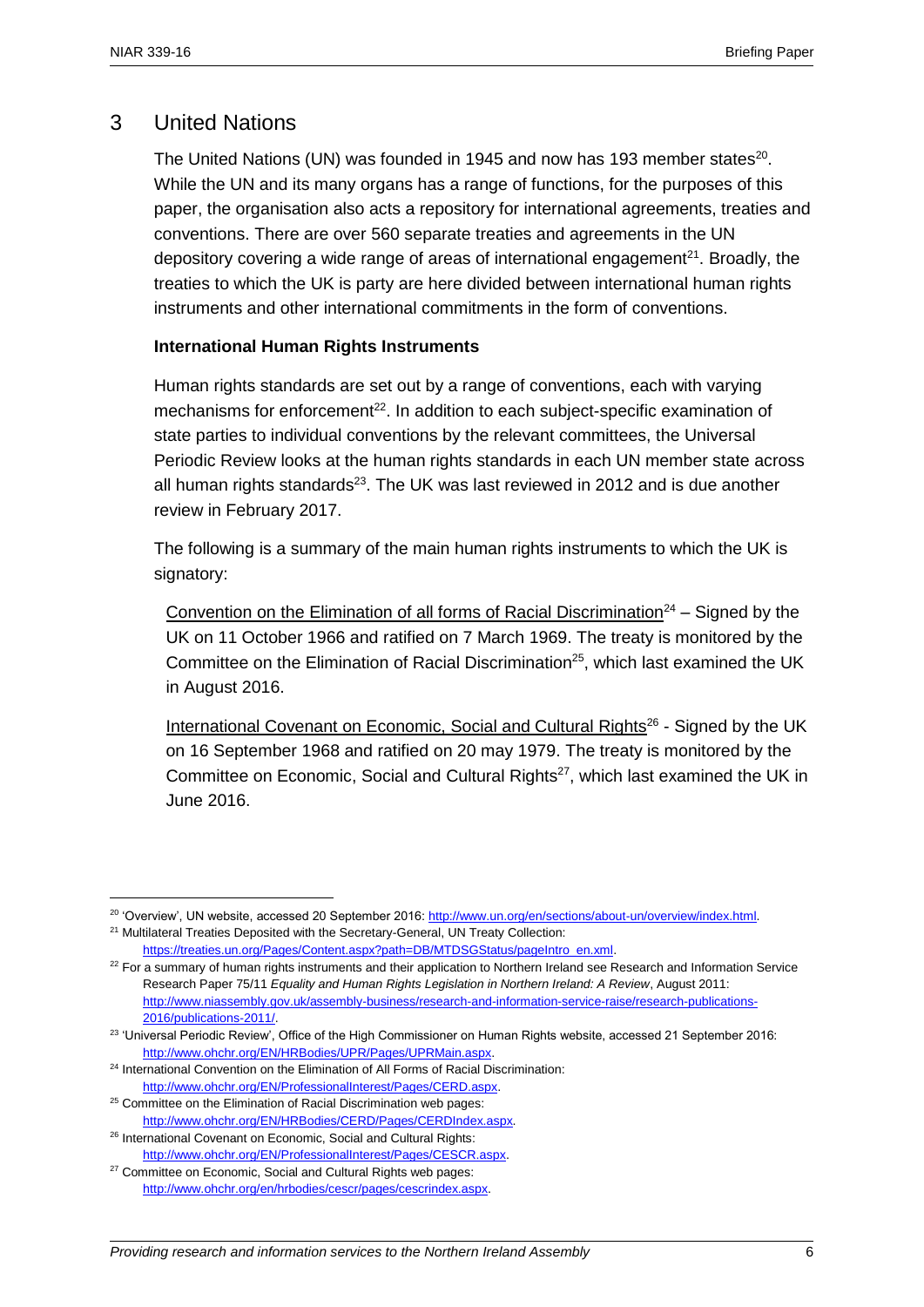International Covenant on Civil and Political Rights $28 -$  Signed by the UK on 16 September 1968 and ratified on 20 May 1979. The treaty is monitored by the Human Rights Committee<sup>29</sup> which last monitored the UK in July 2015.

Convention on the Elimination of All Forms of Discrimination against Women<sup>30</sup> -Signed by the UK on 22 July 181 and ratified on 7 April 1986. The treaty is monitored by the Committee on the Elimination of Discrimination against Women<sup>31</sup>, which last examined the UK in July 2013, with future examination as yet planned.

Convention against Torture and Other Cruel, Inhuman or Degrading Treatment or Punishment<sup>32</sup> – Signed by the UK on 15 March 1985 and ratified 8 December 1988. The treaty is monitored by the Committee Against Torture<sup>33</sup>, which last examined the UK in June 2013. A list of issues prior to the next reporting cycle was published in April 2016.

Convention on the Rights of the Child<sup>34</sup> – Signed by the UK on 19 April 1990 and ratified 16 December 1991. The treaty is monitored by the Committee on the Rights of the Child<sup>35</sup>, which last examined the UK in June 2016. The role of the Northern Ireland Commissioner for Children and Young People (NICCY) is to safeguard and promote the rights and interests of children and young people in Northern Ireland, taking the Convention as a guide<sup>36</sup>.

Convention on the Rights of Persons with Disabilities $37 -$  Signed by the UK on 30 march 2007 and ratified on 8 June 2009. The treaty is monitored by the Committee on the Rights of Persons with Disabilities<sup>38</sup>, which has not yet examined the UK and no date has as yet been announced. The Equality Commission for Northern Ireland and the Northern Ireland Human Rights Commission are jointly designated as the independent mechanism to promote, protect and monitor implementation of Convention in Northern Ireland<sup>39</sup>.

The Northern Ireland Human Rights Commission has a statutory role of providing advice on human rights standards to the Northern Ireland Executive and Northern

<sup>&</sup>lt;sup>28</sup> International Covenant on Civil and Political Rights[: http://www.ohchr.org/EN/ProfessionalInterest/Pages/CCPR.aspx.](http://www.ohchr.org/EN/ProfessionalInterest/Pages/CCPR.aspx)

<sup>&</sup>lt;sup>29</sup> Human Rights Committee web pages[: http://www.ohchr.org/EN/HRBodies/CCPR/Pages/CCPRIndex.aspx.](http://www.ohchr.org/EN/HRBodies/CCPR/Pages/CCPRIndex.aspx) <sup>30</sup> Convention on the Elimination of All Forms of Discrimination against Women:

[http://www.ohchr.org/EN/ProfessionalInterest/Pages/CEDAW.aspx.](http://www.ohchr.org/EN/ProfessionalInterest/Pages/CEDAW.aspx)  $31$  Committee on the Elimination of Discrimination against Women web pages:

[http://www.ohchr.org/EN/HRBodies/CEDAW/Pages/CEDAWIndex.aspx.](http://www.ohchr.org/EN/HRBodies/CEDAW/Pages/CEDAWIndex.aspx) 

<sup>32</sup> Convention against Torture and Other Cruel, Inhuman or Degrading Treatment or Punishment: [http://www.ohchr.org/EN/ProfessionalInterest/Pages/CAT.aspx.](http://www.ohchr.org/EN/ProfessionalInterest/Pages/CAT.aspx)

<sup>33</sup> Committee Against Torture web pages[: http://www.ohchr.org/EN/HRBodies/CAT/Pages/CATIndex.aspx.](http://www.ohchr.org/EN/HRBodies/CAT/Pages/CATIndex.aspx) 

<sup>&</sup>lt;sup>34</sup> Convention on the Rights of the Child[: http://www.ohchr.org/en/professionalinterest/pages/crc.aspx.](http://www.ohchr.org/en/professionalinterest/pages/crc.aspx)

<sup>&</sup>lt;sup>35</sup> Committee on the Rights of the Child web pages: http://www.ohchr.org/EN/HRBodies/CRC/Pages/CRCIndex.aspx.

<sup>36</sup> 'What we do', website of the Northern Ireland Commissioner for Children and Young People, accessed 21 September 2016: [http://www.niccy.org/about-us/what-we-do/.](http://www.niccy.org/about-us/what-we-do/)

<sup>37</sup> Convention on the Rights of Persons with Disabilities[: http://www.un.org/disabilities/convention/conventionfull.shtml.](http://www.un.org/disabilities/convention/conventionfull.shtml)

<sup>38</sup> Committee on the Rights of Persons with Disabilities web pages: [http://www.ohchr.org/EN/HRBodies/CRPD/Pages/CRPDIndex.aspx.](http://www.ohchr.org/EN/HRBodies/CRPD/Pages/CRPDIndex.aspx) 

<sup>39</sup> 'What is UNCRPD?', Equality Commission website, accessed 21 September 2016[: http://www.equalityni.org/Delivering-](http://www.equalityni.org/Delivering-Equality/Addressing-inequality/UNCRPD-Disability/Policy-responses/What-is-UNCRPD)[Equality/Addressing-inequality/UNCRPD-Disability/Policy-responses/What-is-UNCRPD.](http://www.equalityni.org/Delivering-Equality/Addressing-inequality/UNCRPD-Disability/Policy-responses/What-is-UNCRPD)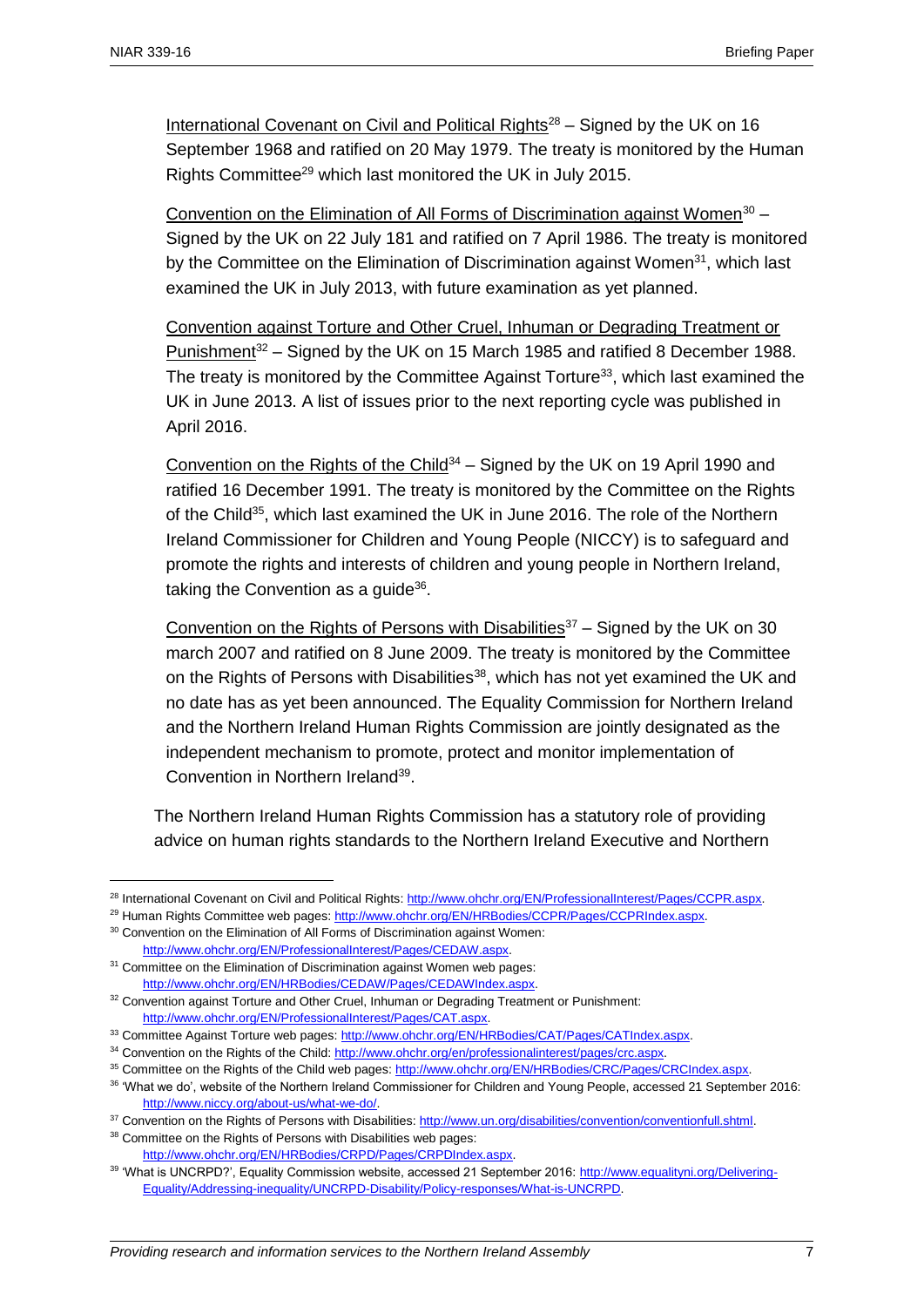Ireland Assembly. The Commission also has a role in monitoring the implementation of international human rights instruments in Northern Ireland<sup>40</sup>.

#### **International Conventions**

The UK is party to a range of UN agreements, treaties and conventions, too numerous to detail here. The list at Appendix 2 provides an overview of some examples of treaties that may impact on aspects of life or the economy of Northern Ireland. They are grouped into thematic sections.

<sup>&</sup>lt;sup>40</sup> 'About us', Northern Ireland Human Rights Commission website, accessed 21 September 2016[: http://www.nihrc.org/about](http://www.nihrc.org/about-us)[us.](http://www.nihrc.org/about-us)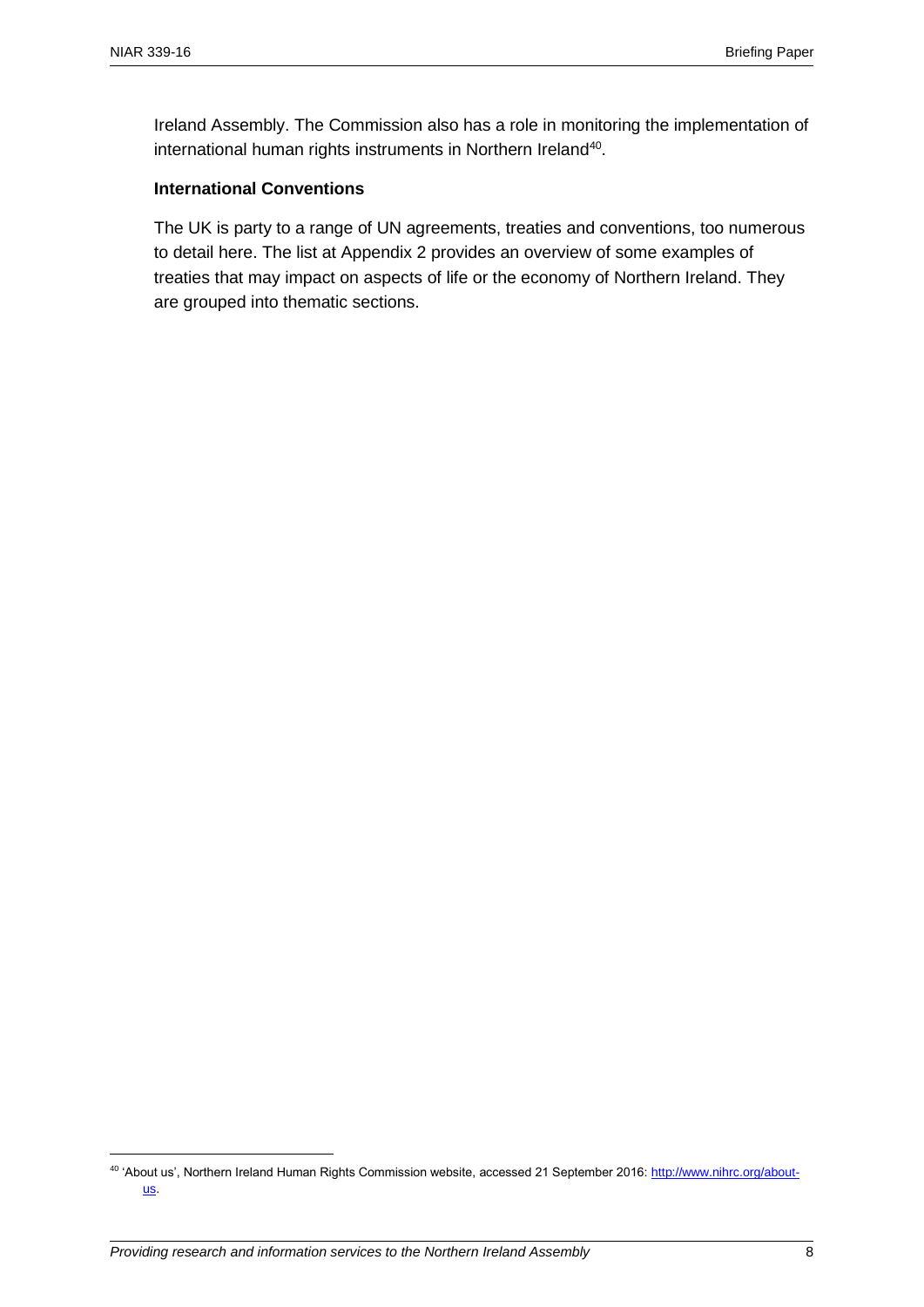### 4 International Labour Organisation

The International Labour Organisation (ILO) is a UN agency which brings together governments, employers and worker representatives of 187 member states to set labour standards<sup>41</sup>. The standards are laid down as conventions and protocols. Consisting of Fundamental Conventions, Governance Conventions and Technical Conventions. The UK has ratified all eight Fundamental Conventions, three of the four Governance Conventions and 76 of the 177 Technical Conventions.

The Fundamental Conventions are as follows:

| <b>Fundamental Convention</b>                                                                             | <b>Ratified</b> |
|-----------------------------------------------------------------------------------------------------------|-----------------|
| Forced Labour Convention, 1930 (No. 29) <sup>42</sup>                                                     | 03 Jun 31       |
| Freedom of Association and Protection of the Right to Organise<br>Convention, 1948 (No. 87) <sup>43</sup> | 27 Jun 49       |
| Right to Organise and Collective Bargaining Convention, 1949 (No.<br>$98)^{44}$                           | 30 Jun 50       |
| Equal Remuneration Convention, 1951 (No. 100) <sup>45</sup>                                               | 15 Jun 71       |
| Abolition of Forced Labour Convention, 1957 (No. 105) <sup>46</sup>                                       | 30 Dec 57       |
| Discrimination (Employment and Occupation) Convention, 1958 (No.<br>$111)^{47}$                           | 08 Jun 99       |
| Minimum Age Convention, 1973 (No. 138) <sup>48</sup>                                                      | 07 Jun 00       |
| Worst Forms of Child Labour Convention, 1999 (No. 182) <sup>49</sup>                                      | 22 Mar 00       |

<sup>41</sup> 'About the ILO', ILO website, accessed 21 September 2016[: http://www.ilo.org/global/about-the-ilo/lang--en/index.htm.](http://www.ilo.org/global/about-the-ilo/lang--en/index.htm)  <sup>42</sup> Forced Labour Convention, 1930 (No. 29):

[http://www.ilo.org/dyn/normlex/en/f?p=NORMLEXPUB:12100:0::NO:12100:P12100\\_INSTRUMENT\\_ID:312174:NO.](http://www.ilo.org/dyn/normlex/en/f?p=NORMLEXPUB:12100:0::NO:12100:P12100_INSTRUMENT_ID:312174:NO) 43 Freedom of Association and Protection of the Right to Organise Convention, 1948 (No. 87):

[http://www.ilo.org/dyn/normlex/en/f?p=NORMLEXPUB:12100:0::NO:12100:P12100\\_INSTRUMENT\\_ID:312232:NO.](http://www.ilo.org/dyn/normlex/en/f?p=NORMLEXPUB:12100:0::NO:12100:P12100_INSTRUMENT_ID:312232:NO) <sup>44</sup> Right to Organise and Collective Bargaining Convention, 1949 (No. 98):

[http://www.ilo.org/dyn/normlex/en/f?p=NORMLEXPUB:12100:0::NO:12100:P12100\\_INSTRUMENT\\_ID:312243:NO.](http://www.ilo.org/dyn/normlex/en/f?p=NORMLEXPUB:12100:0::NO:12100:P12100_INSTRUMENT_ID:312243:NO) <sup>45</sup> Equal Remuneration Convention, 1951 (No. 100):

[http://www.ilo.org/dyn/normlex/en/f?p=NORMLEXPUB:12100:0::NO:12100:P12100\\_INSTRUMENT\\_ID:312245:NO.](http://www.ilo.org/dyn/normlex/en/f?p=NORMLEXPUB:12100:0::NO:12100:P12100_INSTRUMENT_ID:312245:NO) <sup>46</sup> Abolition of Forced Labour Convention, 1957 (No. 105):

[http://www.ilo.org/dyn/normlex/en/f?p=NORMLEXPUB:12100:0::NO:12100:P12100\\_INSTRUMENT\\_ID:312250:NO.](http://www.ilo.org/dyn/normlex/en/f?p=NORMLEXPUB:12100:0::NO:12100:P12100_INSTRUMENT_ID:312250:NO) <sup>47</sup> Discrimination (Employment and Occupation) Convention, 1958 (No. 111):

[http://www.ilo.org/dyn/normlex/en/f?p=1000:11200:0::NO:11200:P11200\\_COUNTRY\\_ID:102651.](http://www.ilo.org/dyn/normlex/en/f?p=1000:11200:0::NO:11200:P11200_COUNTRY_ID:102651) 

<sup>48</sup> Minimum Age Convention, 1973 (No. 138):

[http://www.ilo.org/dyn/normlex/en/f?p=NORMLEXPUB:12100:0::NO:12100:P12100\\_INSTRUMENT\\_ID:312283:NO.](http://www.ilo.org/dyn/normlex/en/f?p=NORMLEXPUB:12100:0::NO:12100:P12100_INSTRUMENT_ID:312283:NO) <sup>49</sup> Worst Forms of Child Labour Convention, 1999 (No. 182):

[http://www.ilo.org/dyn/normlex/en/f?p=NORMLEXPUB:12100:0::NO:12100:P12100\\_INSTRUMENT\\_ID:312327:NO.](http://www.ilo.org/dyn/normlex/en/f?p=NORMLEXPUB:12100:0::NO:12100:P12100_INSTRUMENT_ID:312327:NO)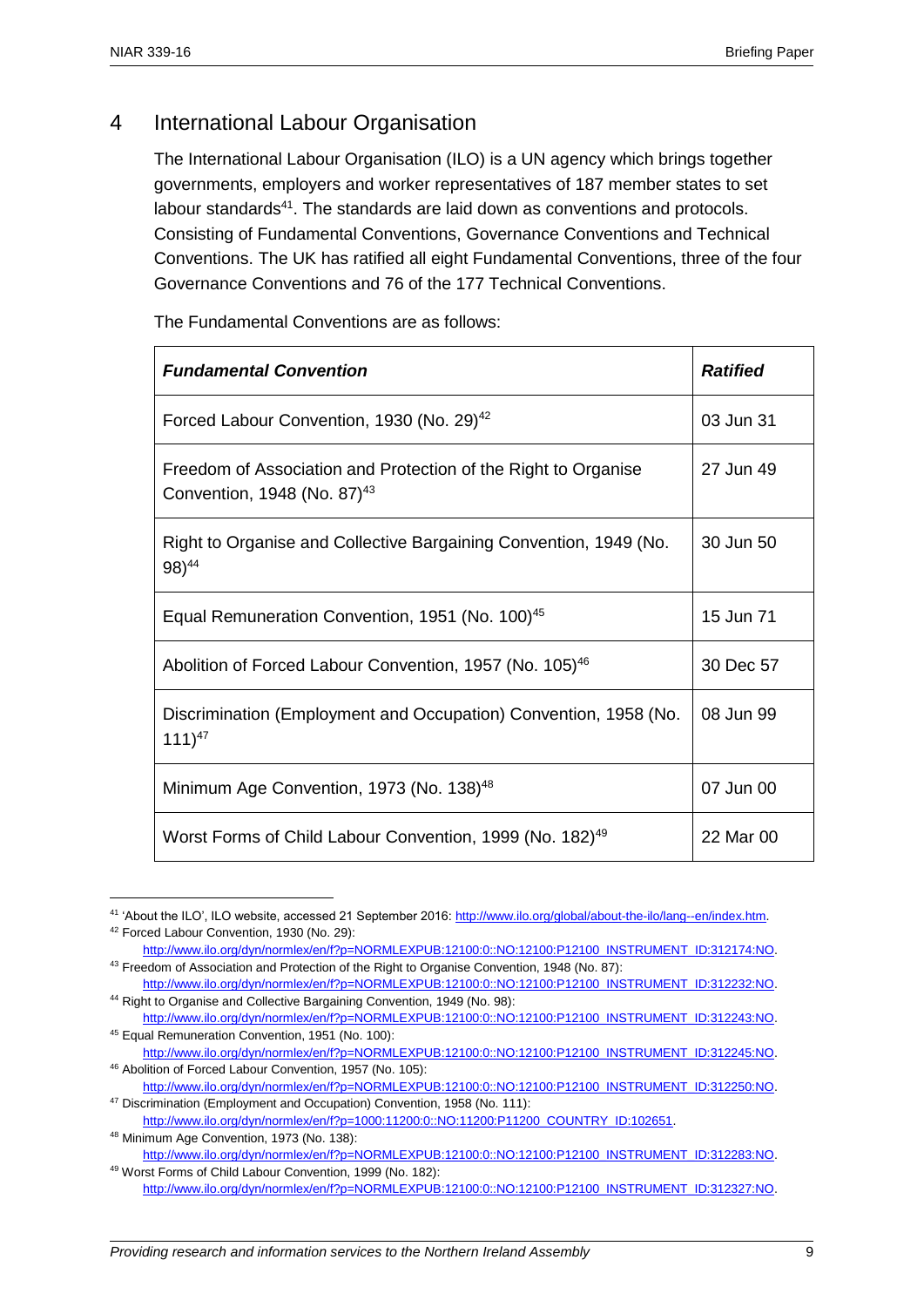The three Governance Conventions are as follows:

| <b>Governance Convention</b>                                                                         | <b>Ratified</b> |
|------------------------------------------------------------------------------------------------------|-----------------|
| Labour Inspection Convention, 1947 (No. 81) <sup>50</sup>                                            | 28 Jun 48       |
| Employment Policy Convention, 1964 (No. 122) <sup>51</sup>                                           | 27 Jun 66       |
| Tripartite Consultation (International Labour Standards) Convention,<br>1976 (No. 144) <sup>52</sup> | 15 Feb 77       |

Appendix 3 lists the Technical Conventions ratified by the UK which are still in force.

The ILO has a supervisory system by which states report on progress in implementing Conventions and Recommendations and a Committee of Experts on the Application of Conventions and Recommendations<sup>53</sup> assesses compliance. Composite reports are published annually<sup>54</sup>.

<sup>50</sup> Labour Inspection Convention, 1947 (No. 81):

[http://www.ilo.org/dyn/normlex/en/f?p=NORMLEXPUB:12100:0::NO:12100:P12100\\_INSTRUMENT\\_ID:312226:NO.](http://www.ilo.org/dyn/normlex/en/f?p=NORMLEXPUB:12100:0::NO:12100:P12100_INSTRUMENT_ID:312226:NO) <sup>51</sup> Employment Policy Convention, 1964 (No. 122):

[http://www.ilo.org/dyn/normlex/en/f?p=NORMLEXPUB:12100:0::NO:12100:P12100\\_INSTRUMENT\\_ID:312267:NO.](http://www.ilo.org/dyn/normlex/en/f?p=NORMLEXPUB:12100:0::NO:12100:P12100_INSTRUMENT_ID:312267:NO) <sup>52</sup> Tripartite Consultation (International Labour Standards) Convention, 1976 (No. 144):

[http://www.ilo.org/dyn/normlex/en/f?p=NORMLEXPUB:12100:0::NO:12100:P12100\\_INSTRUMENT\\_ID:312289:NO.](http://www.ilo.org/dyn/normlex/en/f?p=NORMLEXPUB:12100:0::NO:12100:P12100_INSTRUMENT_ID:312289:NO) 53 Committee of Experts on the Application of Conventions and Recommendations web pages:

[http://www.ilo.org/global/standards/applying-and-promoting-international-labour-standards/committee-of-experts-on-the](http://www.ilo.org/global/standards/applying-and-promoting-international-labour-standards/committee-of-experts-on-the-application-of-conventions-and-recommendations/lang--en/index.htm)[application-of-conventions-and-recommendations/lang--en/index.htm.](http://www.ilo.org/global/standards/applying-and-promoting-international-labour-standards/committee-of-experts-on-the-application-of-conventions-and-recommendations/lang--en/index.htm)

<sup>54</sup> Information and reports on the application of Conventions and Recommendations, ILO website: [http://www.ilo.org/public/libdoc/ilo/P/09661/.](http://www.ilo.org/public/libdoc/ilo/P/09661/)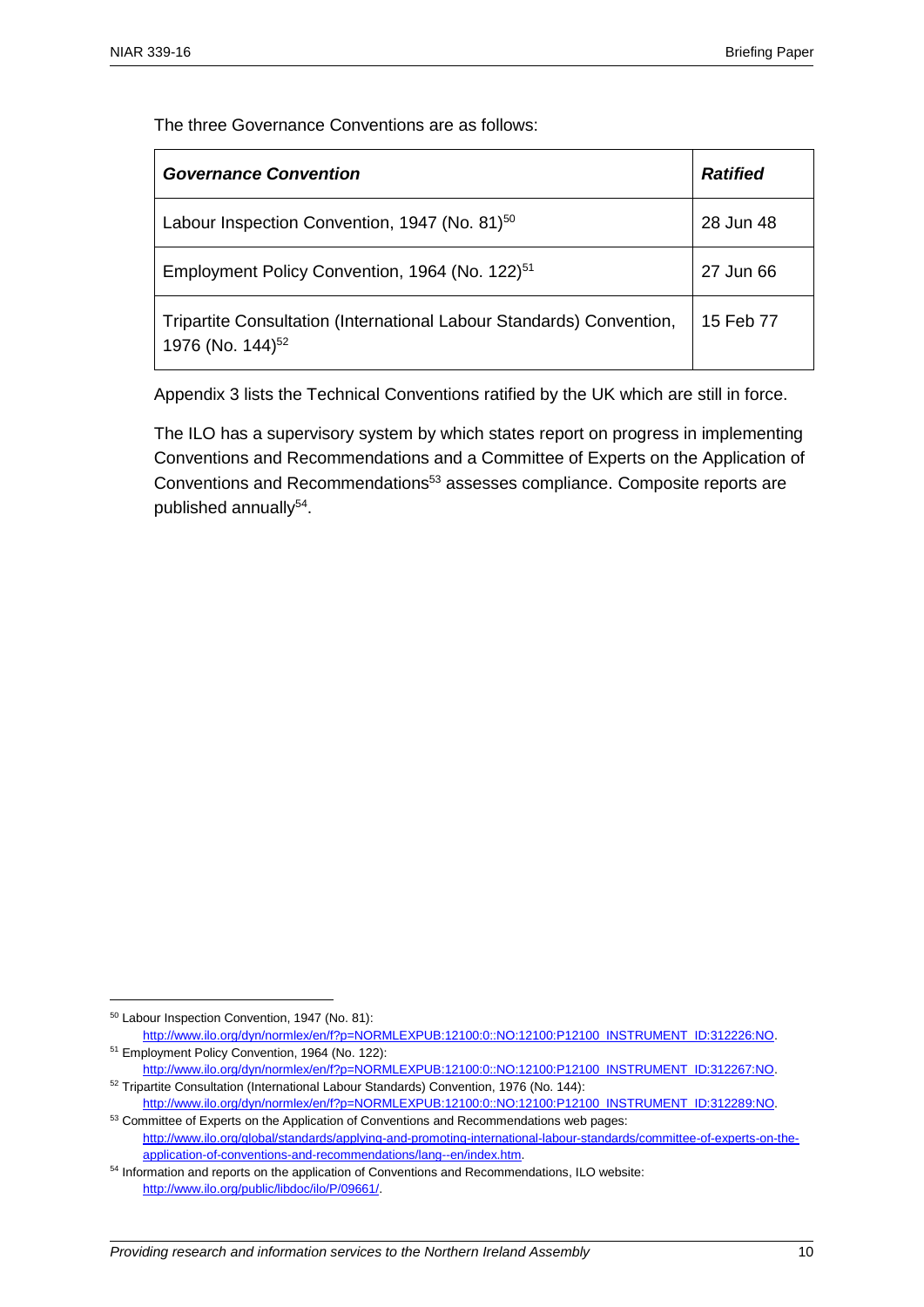#### 5 Other Agreements

This section briefly covers some other areas where the UK has particular commitments, other than those relating to the EU. The first five organisations described here are UN bodies which administer specific international instruments. The remainder are examples of stand-alone international bodies to which the UK is party.

#### **International Maritime Organisation**

The International Maritime Organization (IMO) is the United Nations specialized agency with responsibility for the safety and security of shipping and the prevention of marine pollution by ships. The IMO sets standards for the safety, security and environmental performance of international shipping<sup>55</sup>. There are 58 IMO conventions, key amongst which are:

- International Convention for the Safety of Life at Sea (SOLAS), 1974, as amended<sup>56</sup>
- International Convention for the Prevention of Pollution from Ships, 1973, as modified by the Protocol of 1978 relating thereto and by the Protocol of 1997 (MARPOL)<sup>57</sup>
- International Convention on Standards of Training, Certification and Watchkeeping for Seafarers (STCW ) as amended, including the 1995 and 2010 Manila Amendments<sup>58</sup>

#### **World Intellectual Property Organisation**

The World Intellectual Property Organisation (WIPO), an agency of the UN, is the global forum for intellectual property services, policy, information and cooperation with 189 member states<sup>59</sup>. The UK is party to 21 treaties relating to international intellectual property and copyright.

#### **United Nations Organization for Education, Science and Culture (UNESCO)**

UNESCO is a UN organisation founded in 1945, currently comprising 195 members. UNESCO *"contributes to the building of peace, the alleviation of poverty, sustainable development and intercultural dialogue through education, the sciences, culture,* 

<sup>55</sup> 'Introduction to IMO', International Maritime Organisation website, accessed 22 September 2016: [http://www.imo.org/en/About/Pages/Default.aspx.](http://www.imo.org/en/About/Pages/Default.aspx)

<sup>56</sup> International Convention for the Safety of Life at Sea (SOLAS), 1974:

[http://www.imo.org/en/About/Conventions/ListOfConventions/Pages/International-Convention-for-the-Safety-of-Life-at-](http://www.imo.org/en/About/Conventions/ListOfConventions/Pages/International-Convention-for-the-Safety-of-Life-at-Sea-%28SOLAS%29%2c-1974.aspx)[Sea-%28SOLAS%29%2c-1974.aspx.](http://www.imo.org/en/About/Conventions/ListOfConventions/Pages/International-Convention-for-the-Safety-of-Life-at-Sea-%28SOLAS%29%2c-1974.aspx)

<sup>&</sup>lt;sup>57</sup> International Convention for the Prevention of Pollution from Ships (MARPOL): [http://www.imo.org/en/About/Conventions/ListOfConventions/Pages/International-Convention-for-the-Prevention-of-](http://www.imo.org/en/About/Conventions/ListOfConventions/Pages/International-Convention-for-the-Prevention-of-Pollution-from-Ships-%28MARPOL%29.aspx)[Pollution-from-Ships-%28MARPOL%29.aspx.](http://www.imo.org/en/About/Conventions/ListOfConventions/Pages/International-Convention-for-the-Prevention-of-Pollution-from-Ships-%28MARPOL%29.aspx) 

<sup>58</sup> International Convention on Standards of Training, Certification and Watchkeeping for Seafarers (STCW): [http://www.imo.org/en/About/Conventions/ListOfConventions/Pages/International-Convention-on-Standards-of-](http://www.imo.org/en/About/Conventions/ListOfConventions/Pages/International-Convention-on-Standards-of-Training%2c-Certification-and-Watchkeeping-for-Seafarers-%28STCW%29.aspx)[Training%2c-Certification-and-Watchkeeping-for-Seafarers-%28STCW%29.aspx.](http://www.imo.org/en/About/Conventions/ListOfConventions/Pages/International-Convention-on-Standards-of-Training%2c-Certification-and-Watchkeeping-for-Seafarers-%28STCW%29.aspx) 

<sup>59</sup> 'What is WIPO?', WIPO website, accessed 22 September 2016: [http://www.wipo.int/treaties/en/ip/marrakesh/.](http://www.wipo.int/treaties/en/ip/marrakesh/)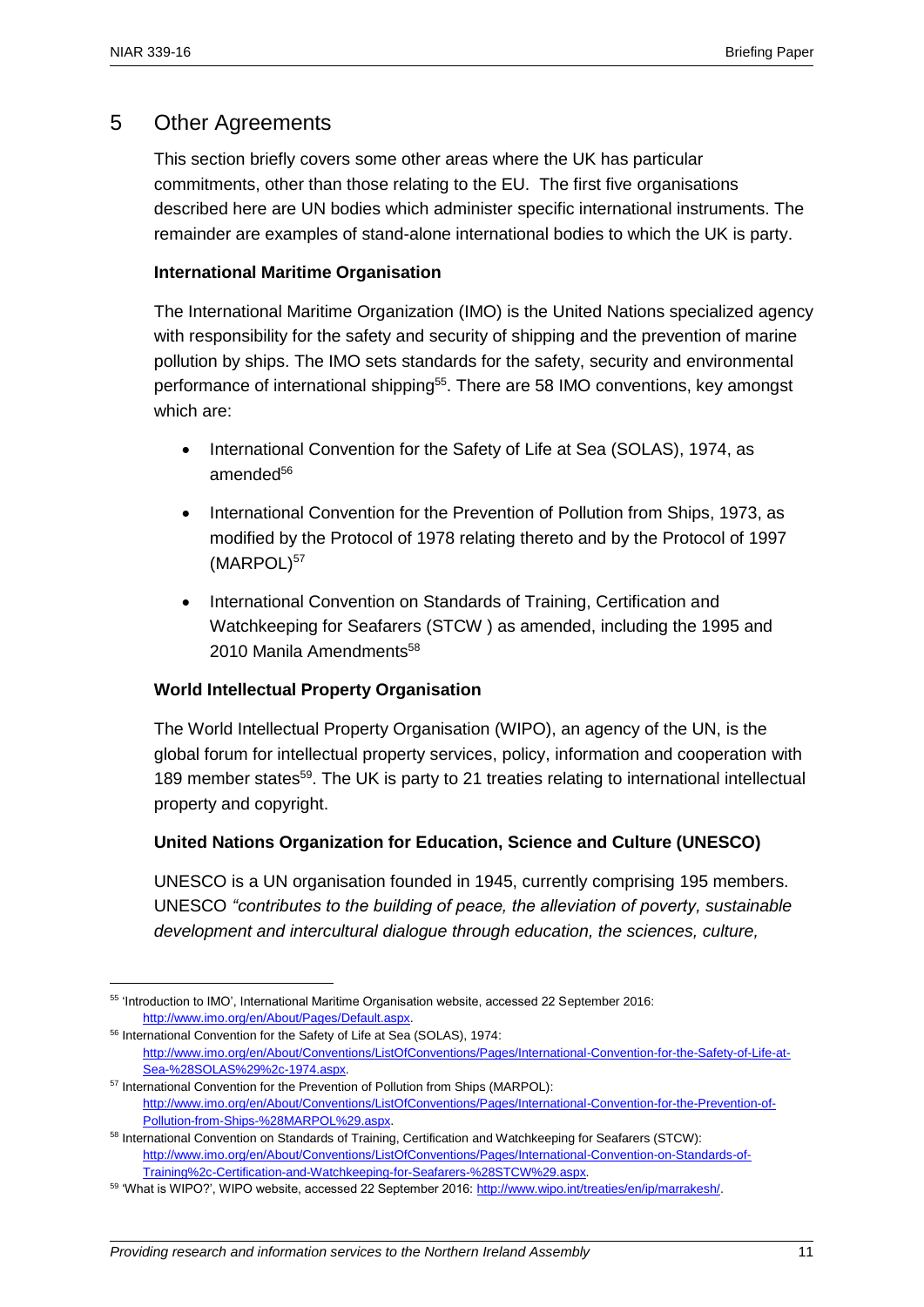communication and information<sup>"60</sup>. Conventions, ratified by the UK, associated with UNESCO include the following:

- Convention on the Protection and Promotion of the Diversity of Cultural Expressions 2005
- International Convention against Doping in Sport 2005
- Convention on the Recognition of Studies, Diplomas and Degrees concerning Higher Education in the States belonging to the Europe Region 1979
- Convention concerning the Protection of the World Cultural and Natural Heritage 1972
- Convention on Wetlands of International Importance especially as Waterfowl Habitat 1971

#### **United Nations Economic Commission for Europe**

The United Nations Economic Commission for Europe (UNECE) was set up in 1947 with the aim is to promote pan-European economic integration<sup> $61$ </sup>. There are 58 United Nations inland transport related legal instruments administered by the UNECE Inland Transport Committee and updated regularly, significant examples are as follows:

- The **1968 Convention on Road Traffic** provides rules on all aspects of international road traffic and safety, and serves as a reference for national legislation. It describes all road user behaviour, such as what drivers and pedestrians must do at crossings and intersections. It promotes safe road use behaviour.
- The **1968 Convention on Road Signs and Signals** provides over 250 commonly agreed road signs and signals, road markings, and specifies the norms for traffic lights. It also classifies road signs into three classes (danger warning, regulatory and informative), defines each and describes their physical appearance to ensure visibility and legibility. It focuses on safe infrastructure which will contribute to safer roads and mobility.
- The **1958 Agreement concerning the Uniform Technical Prescriptions for Wheeled Vehicles, Equipment and Parts** provides the legal framework for adopting uniform UN Regulations for all types of wheeled vehicles manufactured, specifically related to safety and environmental aspects. It covers over 130 UN regulations (such as headlamps, braking, tyres, safety belts). It promotes safe and environmentally friendly vehicles.

<sup>60</sup> 'Introducing UNESCO', UNESCO website, accessed 22 September 2016[: http://en.unesco.org/about-us/introducing-unesco.](http://en.unesco.org/about-us/introducing-unesco) 

<sup>61 &#</sup>x27;Mission', UNECE website, accessed 26 September 2016: [http://www.unece.org/mission.html.](http://www.unece.org/mission.html)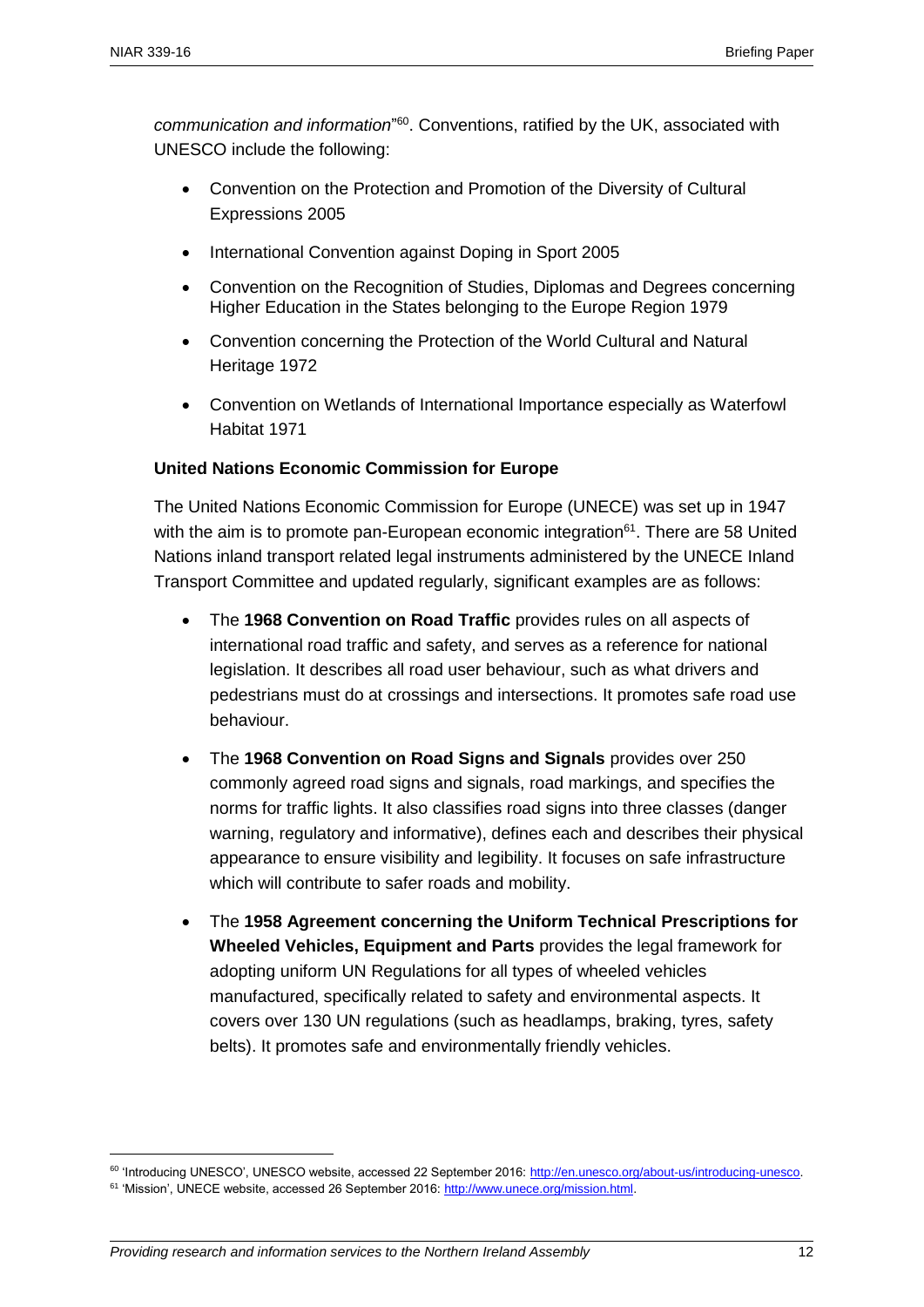#### **United Nations Environment Programme**

The United Nations Environment Programme (UNEP) is the global environmental authority that promotes the implementation of the environmental dimension of sustainable development within the United Nations system<sup>62</sup>. Two of the international instruments under the remit of UNEP are:

- Convention on International Trade in Endangered Species (CITES)<sup>63</sup>
- Convention on Biodiversity<sup>64</sup>

#### **World Trade Organisation**

The General Agreement on Tariffs and Trade (GATT) became the World Trade Organisation (WTO) in 1995 and now comprises 164 member countries. The members of the WTO operate under a set of agreed trading principles and rules, trade negotiations are undertaken under the auspices of the WTO and disputes can also be settled<sup>65</sup>. Current membership of the WTO requires adherence to a set of agreements and understandings around goods, services and intellectual property and dispute settlement<sup>66</sup>. Many of these agreements relate to standards in products, agricultural practices, sanitary measures, inspection regimes and rules of origin<sup>67</sup>.

#### **Energy Charter Treaty**

The Energy Charter is an international legal entity independent of other international agencies that was originally intended to promote co-operation in all aspects of energy provision at the end of the Cold War, but has since expanded to wider energy interests. There are 53 individual state signatories to the treaty and the EU and EURATOM are also signatories, making 55 parties in all<sup>68</sup>. The treaty includes a dispute settlement process that includes state-state and investor-state arbitration. The UK signed the original European Energy Charter on 17 December 1991 and signed the most recent treaty, the International Energy Charter, on 20 May 2015.

#### **OSPAR Commission**

OSPAR (derived from the Oslo and Paris commissions) is a mechanism by which 15 governments and the EU combine for the protection of the North-East Atlantic. Core to this is the OSPAR Convention, which is signed and ratified by all members, including the UK<sup>69</sup>. Commitments in the Convention include the prevention of pollution in the

 $\overline{a}$ <sup>62</sup> 'About UNEP', UNEP website, accessed 26 September 2016: [http://www.unep.org/about/.](http://www.unep.org/about/) 

<sup>63</sup> CITES website: [https://cites.org/.](https://cites.org/) 

<sup>&</sup>lt;sup>64</sup> Convention on Biodiversity website: https://www.cbd.int/.

<sup>65</sup> 'What we do', WTO website, accessed 21 September 2016:

https://www.wto.org/english/thewto\_e/whatis\_e/what\_we\_do\_e.htm. <sup>66</sup> 'Understanding the WTO: The Agreements', accessed 21 September 2016:

[https://www.wto.org/english/thewto\\_e/whatis\\_e/tif\\_e/agrm1\\_e.htm.](https://www.wto.org/english/thewto_e/whatis_e/tif_e/agrm1_e.htm) <sup>67</sup> WTO Legal Texts, accessed 21 September 2016: [https://www.wto.org/english/docs\\_e/legal\\_e/legal\\_e.htm#civil.](https://www.wto.org/english/docs_e/legal_e/legal_e.htm#civil)

<sup>68</sup> Energy Charter website[: http://www.energycharter.org/.](http://www.energycharter.org/) 

<sup>&</sup>lt;sup>69</sup> 'About OSPAR', OSPAR website, accessed 26 September 2016[: http://www.ospar.org/about.](http://www.ospar.org/about)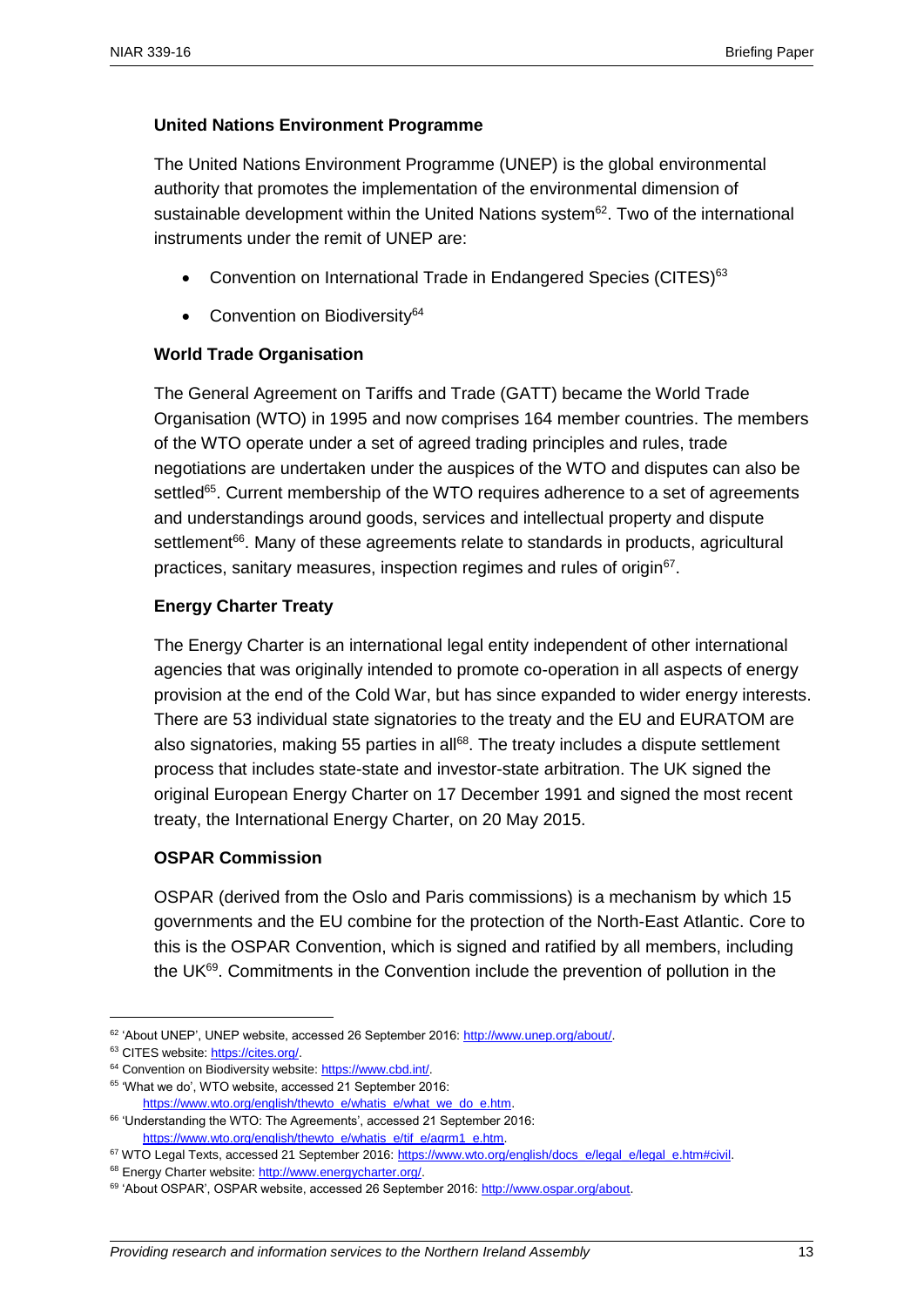North-east Atlantic and the protection and conservation of the ecosystems and biological diversity of the maritime area.

#### **International Union for Conservation of Nature**

The International Union for Conservation of Nature (IUCN) is a membership union composed of both government and civil society organisations<sup>70</sup>. The Convention on Wetlands, known as the Ramsar Convention, contains commitments to the preservation of specified wetlands. The UK has 170 such Ramsar wetlands, 18 of which are in Northern Ireland<sup>71</sup>.

#### **North Atlantic Salmon Conservation Organization**

The North Atlantic Salmon Conservation Organization (NASCO) is an international organization, established by the Convention for the Conservation of Salmon in the North Atlantic Ocean. The objective of NASCO is to conserve, restore, enhance and rationally manage Atlantic salmon through international cooperation $72$ . The Convention is an example where the UK is party through the EU as signatory. Following a withdrawal from the EU, the UK may become a signatory in its own right.

<sup>70</sup> 'About', IUCN website, accessed 26 September 2016[: https://www.iucn.org/secretariat/about.](https://www.iucn.org/secretariat/about) 

<sup>71</sup> Ramsar website[: http://www.ramsar.org/.](http://www.ramsar.org/)

<sup>72</sup> 'About NASCO', NASCO website, accessed 28 September 2016: [http://www.nasco.int/about.html.](http://www.nasco.int/about.html)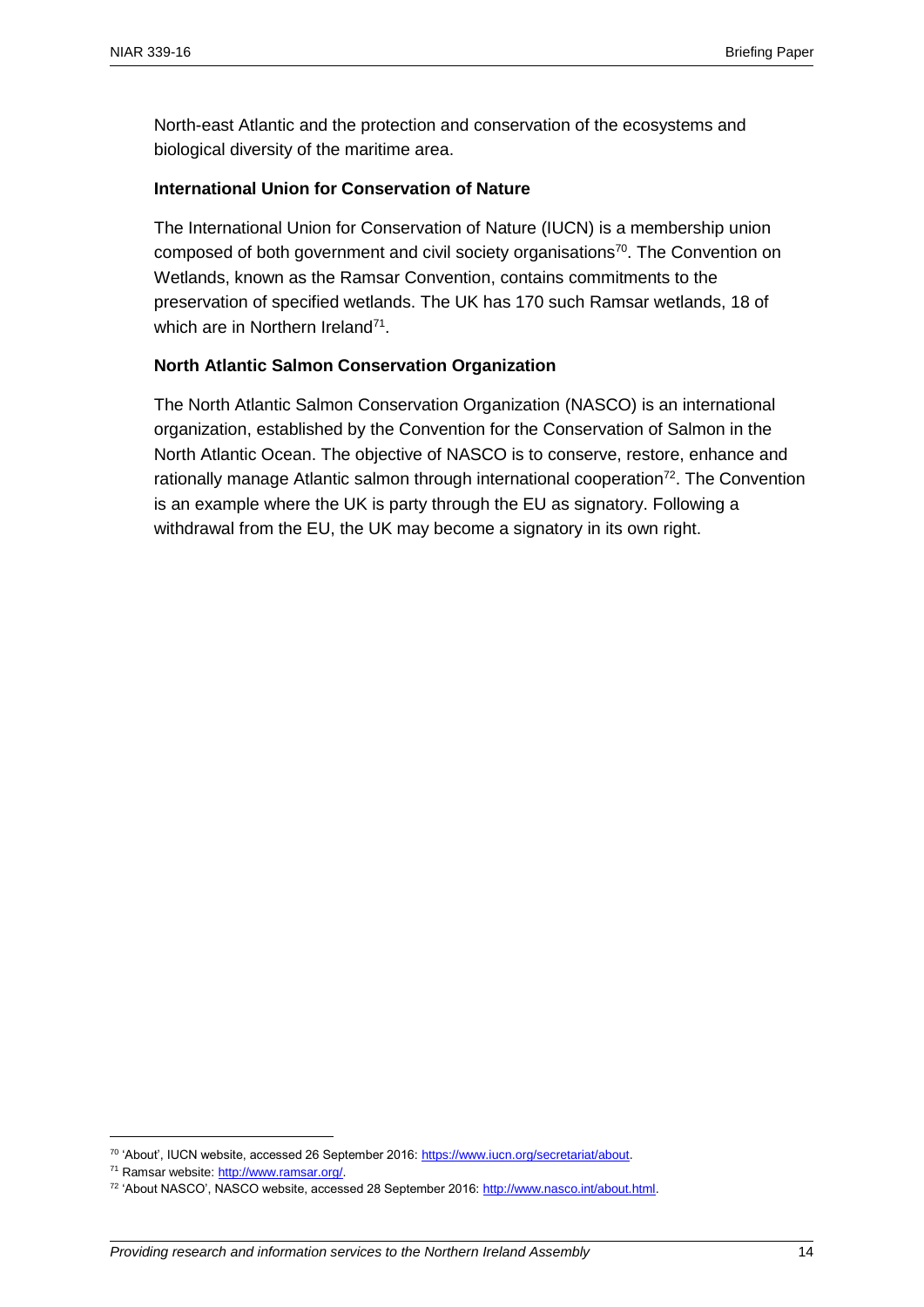#### 6 Overview

This paper has presented a very broad summary of some of the binding international agreements to which the UK is party, other than EU commitments. There is a myriad of treaties, bilateral and multilateral, which carry obligations within the UK. While most may not have direct relevance for Northern Ireland, many will have effects in Northern Ireland or provide opportunities for businesses in Northern Ireland.

A survey of the most recent treaties is given as a flavour of the range and nature of international agreements<sup>73</sup>. The tables at Appendix 4 show the most recent multilateral and bilateral treaties concluded by the UK.

The survey shows 18 multilateral treaties of which seven were concluded under the auspices of the EU, two through the Council of Europe, one under the UN, seven pertaining to other organisations and entities to which the UK is party and one trilateral (with France and Germany).

Broadly, the list of bilateral treaties gives a general picture of the kinds of agreements that have been possible with non-EU Member States as an EU Member State and with other EU states.

The agreement with the Republic of Ireland on the mutual recognition of driving disqualifications has its origins in the EU Convention on Driving Disqualification<sup>74</sup>. The UK withdrew from the EU Convention, so this agreement constitutes a bilateral arrangement.

In summary, the following chart shows a cross-section of UK international obligations that have relevance for Northern Ireland. The chart is not exhaustive – it is intended to give a broad overview of some of the external influences not relating to the EU to a range of activities.

The following chart gives an overview of where international standards not relating to the EU for a variety of sectors lie. The list is not exhaustive, but is illustrative of the origins of obligations to which the UK is signatory.

 $73$  Survey taken using the Foreign and Commonwealth Office treaties search facility, 22 September 2016: [http://treaties.fco.gov.uk/treaties/treaty.htm;jsessionid=62975AD07DDD51E1C5071CA9E2CDCD79.](http://treaties.fco.gov.uk/treaties/treaty.htm;jsessionid=62975AD07DDD51E1C5071CA9E2CDCD79) 

<sup>74</sup> Convention 98/C 216/01 on Driving Disqualifications[: http://eur-lex.europa.eu/legal](http://eur-lex.europa.eu/legal-content/EN/TXT/?uri=URISERV%3Al33065)[content/EN/TXT/?uri=URISERV%3Al33065.](http://eur-lex.europa.eu/legal-content/EN/TXT/?uri=URISERV%3Al33065)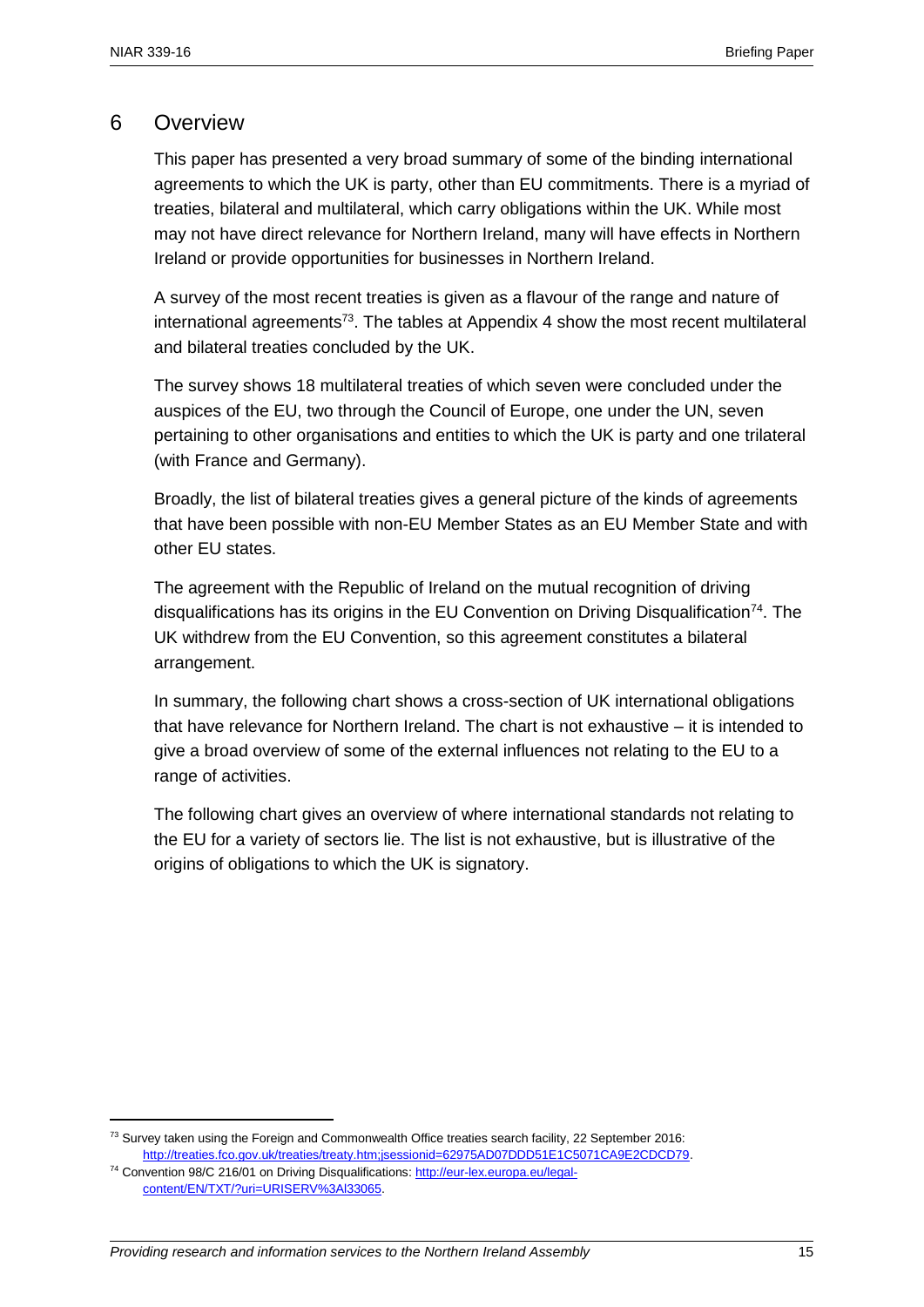| <b>Sector</b>               | <b>Treaty Body</b>          |
|-----------------------------|-----------------------------|
| Human rights                | CoE; UN                     |
| Employment                  | <b>ILO</b>                  |
| <b>Business</b>             | WTO; CoE; UN; WIPO          |
| Environment                 | CoE; UNESCO; UN; UNEP; IUCN |
| Seafaring/fishing           | IMO; CoE; UN; OSPAR         |
| <b>Culture and Heritage</b> | <b>UNESCO; CoE</b>          |
| Social protection           | CoE                         |
| Health                      | CoE                         |
| Education                   | CoE; UNESCO                 |
| Justice and crime           | CoE; UN                     |
| Agriculture/ animal welfare | CoE                         |
| Energy                      | <b>Energy Charter</b>       |
| Transport                   | <b>UNECE</b>                |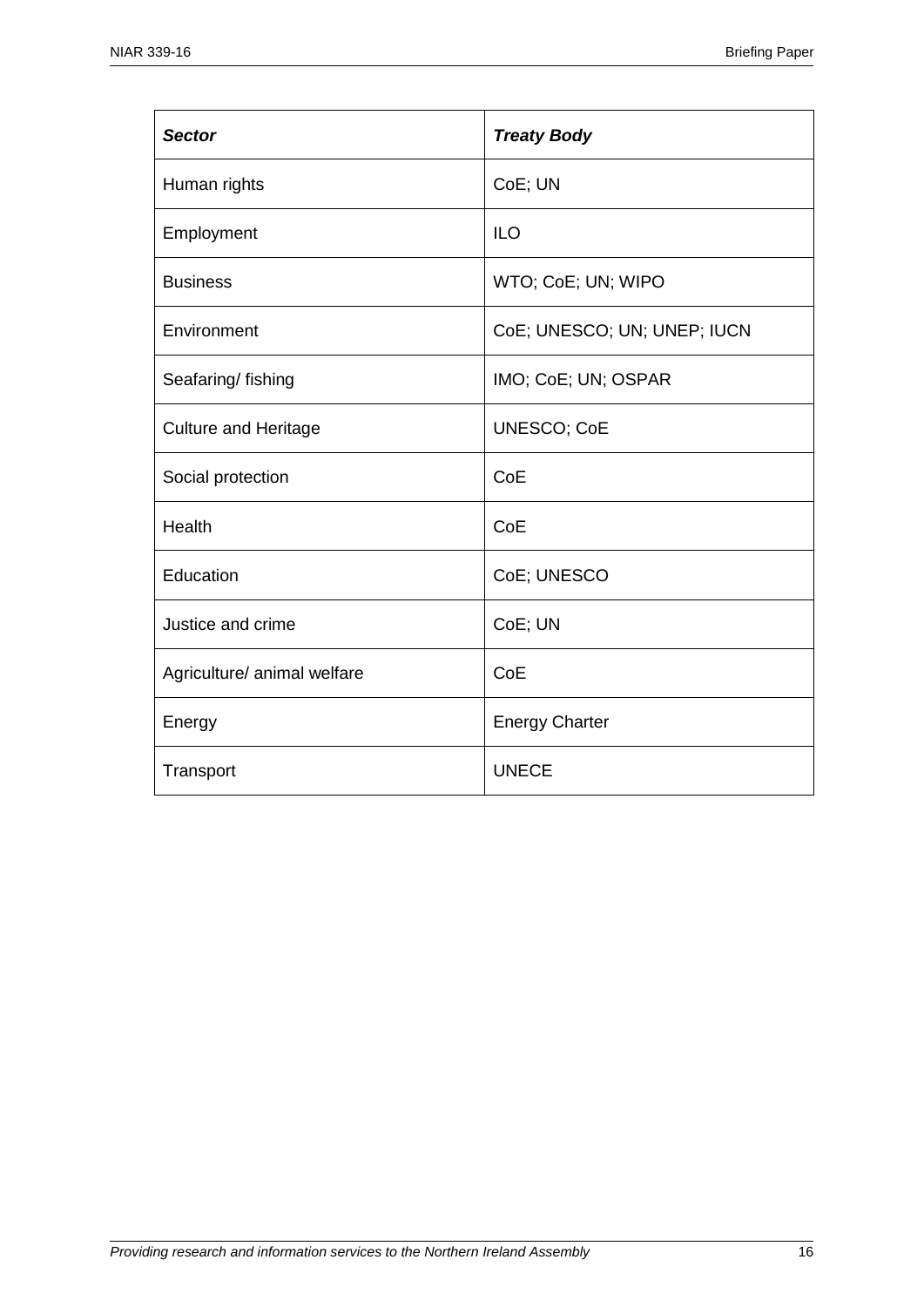## Appendix 1: Council of Europe Treaties Ratified by the UK

| <b>Treaty</b>              | <b>Explanation</b>                            | <b>Signed</b> | <b>Ratified</b> |
|----------------------------|-----------------------------------------------|---------------|-----------------|
| Health                     |                                               |               |                 |
| <b>European Convention</b> | Parties undertake to ensure that the          | 11 Dec 53     | 07 Sep 54       |
| on Social and Medical      | nationals of other Parties, who are lawfully  |               |                 |
| Assistance                 | present in their territory and who are        |               |                 |
|                            | without sufficient resources, are entitled to |               |                 |
|                            | the same social and medical assistance as     |               |                 |
|                            | their own nationals                           |               |                 |
| European Agreement         | The Agreement aims to ensure mutual           | 21 Nov 63     | 08 Dec 64       |
| on the Exchange of         | assistance between Parties in the supply of   |               |                 |
| Therapeutic                | therapeutic substances of human origin        |               |                 |
| <b>Substances of Human</b> | should the need arise. The expression         |               |                 |
| Origin                     | "therapeutic substances of human origin"      |               |                 |
|                            | refers to human blood and its derivatives.    |               |                 |
| European Agreement         | The object of this Agreement is to make       | 14 May 62     | 14 May 62       |
| on Mutual Assistance       | available the special treatments and climatic |               |                 |
| in the matter of           | facilities existing in other countries to     |               |                 |
| <b>Special Medical</b>     | persons who, though affiliated with a         |               |                 |
| Treatments and             | medical benefit scheme, are unable to         |               |                 |
| <b>Climatic Facilities</b> | obtain appropriate treatment in their         |               |                 |
|                            | country of residence.                         |               |                 |
| European Agreement         | The Agreement allows the Parties to make      | 21 Nov 63     | 8 Dec 64        |
| on the Exchanges of        | blood-grouping reagents available to other    |               |                 |
| <b>Blood-Grouping</b>      | Parties who are in urgent need of them and    |               |                 |
| Reagents                   | to charge only those costs of collection,     |               |                 |
|                            | processing and carriage of such substances    |               |                 |
|                            | and the cost (if any) of their purchase.      |               |                 |
| European Agreement         | The goal of this Agreement is to harmonise    | 21 Dec 67     | 21 Dec 67       |
| on the Instruction and     | the instruction and education of nurses with  |               |                 |
| <b>Education of Nurses</b> | a view to promoting social progress and       |               |                 |
|                            | guarantee the standards required of nurses    |               |                 |
|                            | for their establishment in the territory of   |               |                 |
|                            | other Parties without discrimination.         |               |                 |
| European Agreement         | For the purpose of this Agreement, the        | 08 Feb 79     | 09 Mar 79       |
| on the Exchange of         | Parties undertake to make tissue-typing       |               |                 |
| Tissue-Typing              | reagents available to other Parties who are   |               |                 |
| Reagents                   | in need of them, by the most direct route,    |               |                 |
|                            | subject to the condition that no profit is    |               |                 |
|                            | made on them and that they shall be used      |               |                 |
|                            | solely for medical and scientific purposes    |               |                 |
|                            | and free of import duties.                    |               |                 |
| Education                  |                                               |               |                 |
| <b>European Convention</b> | Parties recognise, for the purpose of their   | 11 Dec 53     | 22 Mar 54       |
| on the Equivalence of      | own universities, the equivalence of          |               |                 |
| Diplomas leading to        | diplomas affording admission to the           |               |                 |
| Admission to               | universities of the other Parties where such  |               |                 |
| Universities               | admission is subject to the control of the    |               |                 |
|                            | State                                         |               |                 |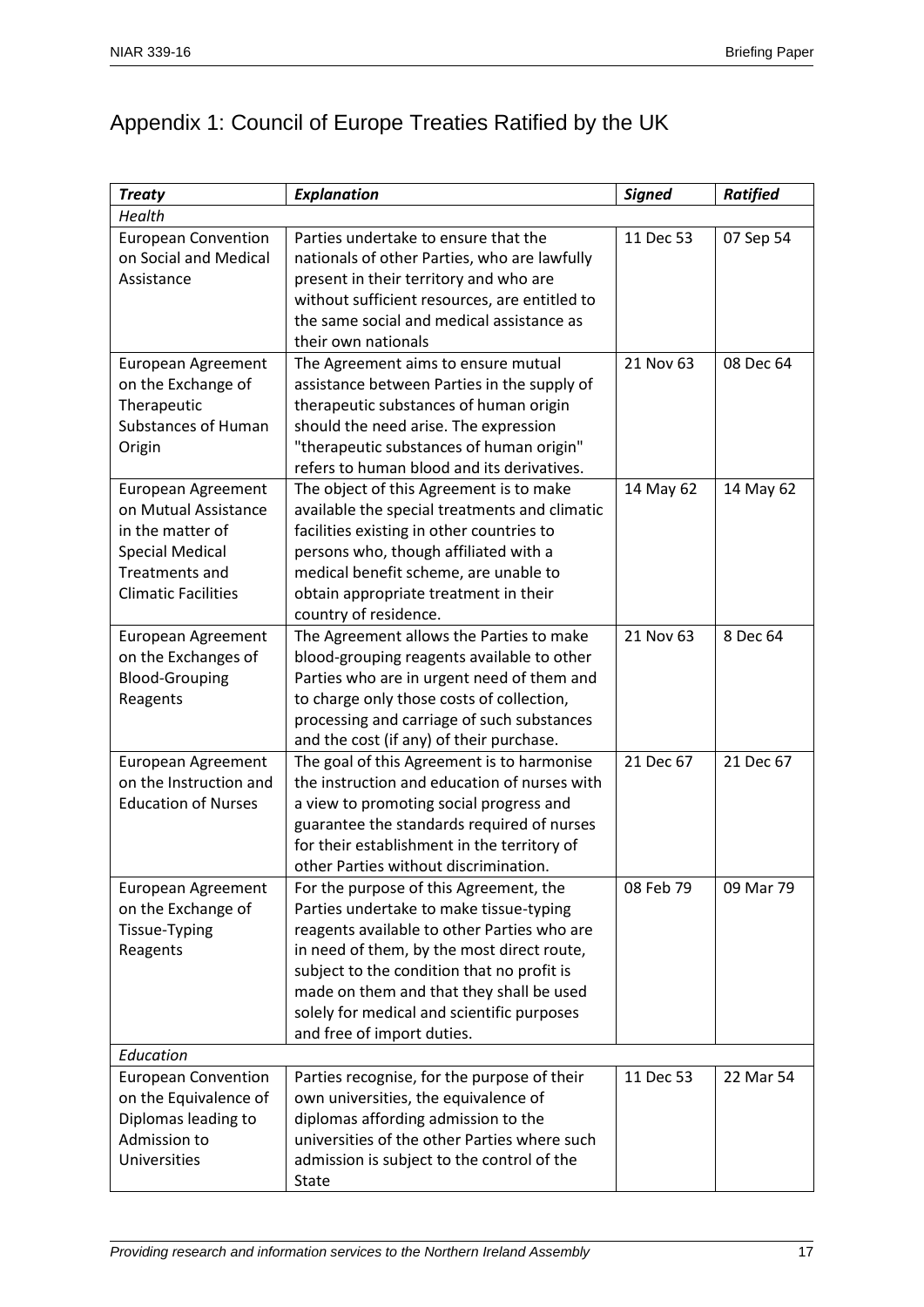| <b>European Convention</b>   | The holder of a degree or diploma awarded     | 14 Dec 59 | 12 Feb 61 |
|------------------------------|-----------------------------------------------|-----------|-----------|
| on the Academic              | following study at a university of one Party  |           |           |
| Recognition of               | to the Convention may take up further study   |           |           |
|                              |                                               |           |           |
| University                   | (generally a postgraduate course) in any      |           |           |
| Qualifications               | other Party under the same conditions as are  |           |           |
|                              | applicable to nationals of that state who     |           |           |
|                              | have a "similar national university           |           |           |
|                              | qualification".                               |           |           |
| European Agreement           | Young persons up to their 21st birthday are   | 16 Dec 61 | 22 Jun 64 |
| on Travel by Young           | eligible to be accorded a collective travel   |           |           |
| Persons on Collective        | document if they satisfy the requirements of  |           |           |
| Passports between            | this Agreement.                               |           |           |
| the Member Countries         |                                               |           |           |
| of the Council of            |                                               |           |           |
| Europe                       |                                               |           |           |
| European Agreement           | The Agreement aims at encouraging the         | 19 Oct 71 | 19 Oct 71 |
| on continued Payment         | exchange of students between Parties          |           |           |
| of Scholarships to           | through the application by national           |           |           |
| students studying            | authorities of student scholarship schemes    |           |           |
| abroad                       | also for study periods in other Parties.      |           |           |
| Convention on the            | The Convention has been jointly drafted by    | 07 Nov 97 | 23 May 03 |
| Recognition of               | the Council of Europe and UNESCO. It is       |           |           |
| Qualifications               | designed to streamline the legal framework    |           |           |
| concerning Higher            | at European level and to replace in the long  |           |           |
| Education in the             | run six conventions adopted in this matter    |           |           |
| European Region              | by the Council of Europe or UNESCO.           |           |           |
| Justice                      |                                               |           |           |
| <b>European Convention</b>   | The European Convention on Extradition        | 21 Dec 90 | 14 May 91 |
| on Extradition               | provides for the extradition between Parties  |           |           |
|                              | of persons wanted for criminal proceedings    |           |           |
|                              | or for the carrying out of a sentence.        |           |           |
| <b>European Convention</b>   | Parties agree to afford each other the widest | 21 Jun 91 | 29 Aug 91 |
| on Mutual Assistance         | measure of mutual assistance with a view to   |           |           |
| in Criminal Matters          | gathering evidence, hearing witnesses,        |           |           |
|                              | experts and prosecuted persons, etc.          |           |           |
| <b>European Convention</b>   | The Convention is designed to facilitate the  | 27 Jan 77 | 28 Feb 78 |
| on the Suppression of        | extradition of persons having committed       |           |           |
| Terrorism                    | acts of terrorism.                            |           |           |
| <b>European Agreement</b>    | The Agreement is designed to eliminate        | 27 Jan 77 | 17 Jan 78 |
| on the Transmission of       |                                               |           |           |
|                              | economic obstacles to proceedings and to      |           |           |
| Applications for Legal       | permit persons in an economically weak        |           |           |
| Aid                          | position more easily to exercise their rights |           |           |
|                              | Parties.                                      |           |           |
| Convention on the            | The Convention is primarily intended to       | 25 Aug 83 | 30 Apr 85 |
| <b>Transfer of Sentenced</b> | facilitate the social rehabilitation of       |           |           |
| Persons                      | prisoners by giving foreigners convicted of a |           |           |
|                              | criminal offence the possibility of serving   |           |           |
|                              | their sentences in their own countries.       |           |           |
| <b>European Convention</b>   | This Convention puts upon States that         | 24 Nov 83 | 07 Feb 90 |
| on the Compensation          | become a Party to it the obligation to        |           |           |
|                              | compensate the victims of intentional and     |           |           |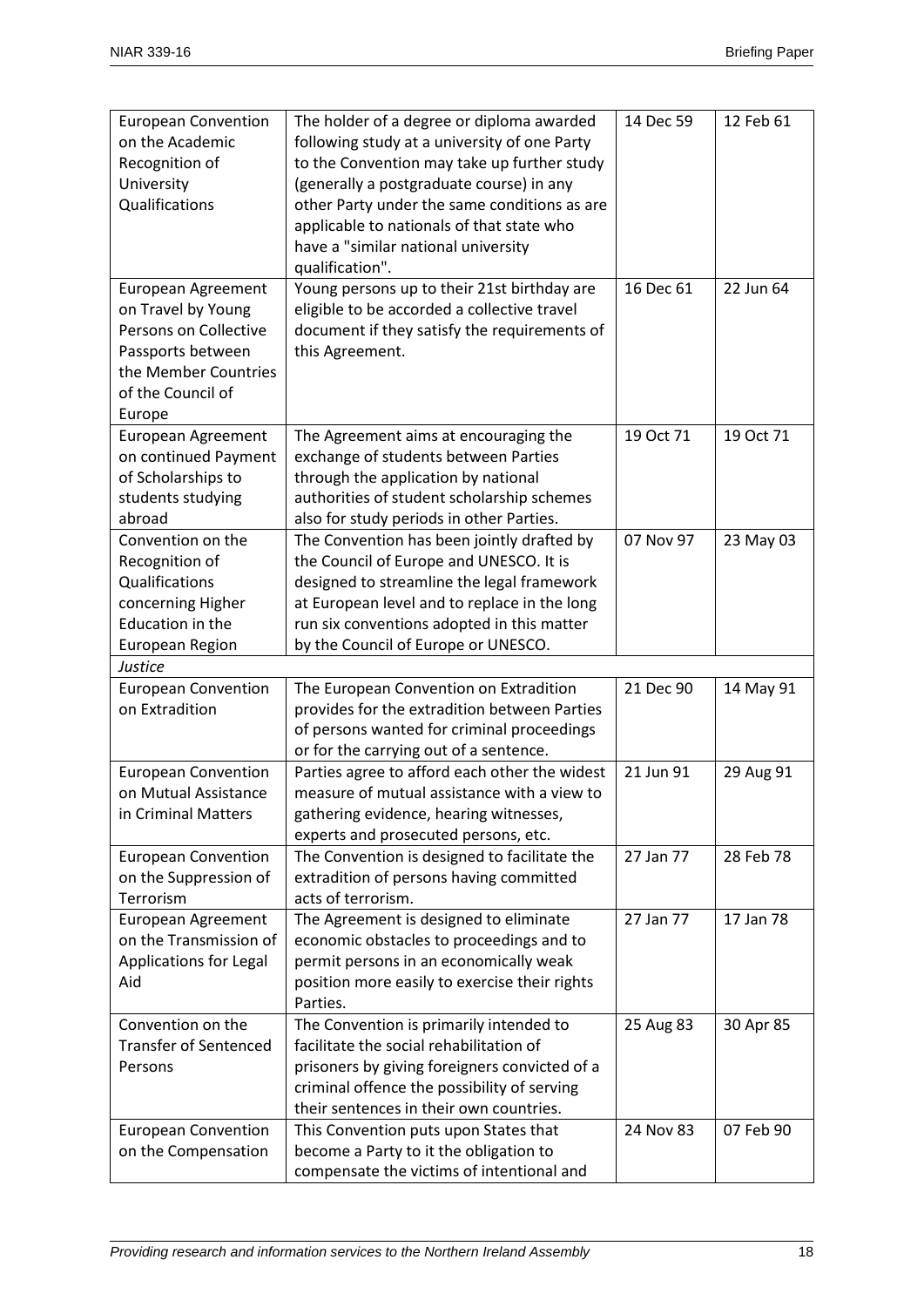| of Victims of Violent        | violent offences resulting in bodily injury or |           |           |
|------------------------------|------------------------------------------------|-----------|-----------|
| Crimes                       | death.                                         |           |           |
| <b>European Convention</b>   | Under the Convention, Parties undertake to     | 19 Aug 85 | 19 Aug 85 |
| on Spectator Violence        | co-operate between them and encourages         |           |           |
| and Misbehaviour at          | similar co-operation between public            |           |           |
| Sports Events and in         | authorities and independent sports             |           |           |
| particular at Football       | organisations to prevent violence and          |           |           |
| Matches                      | control the problem of violence and            |           |           |
|                              | misbehaviour by spectators at sports events.   |           |           |
| Convention on                | The aim of this Convention is to facilitate    | 08 Nov 90 | 28 Sep 92 |
| Laundering, Search,          | international co-operation and mutual          |           |           |
| Seizure and                  | assistance in investigating crime and tracking |           |           |
| Confiscation of the          | down, seizing and confiscating the proceeds    |           |           |
| <b>Proceeds from Crime</b>   | thereof.                                       |           |           |
| Convention on                | The Convention is the first international      | 23 Nov 11 | 25 May 11 |
| Cybercrime                   | treaty on crimes committed via the Internet    |           |           |
|                              | and other computer networks, dealing           |           |           |
|                              | particularly with infringements of copyright,  |           |           |
|                              | computer-related fraud, child pornography      |           |           |
|                              | and violations of network security.            |           |           |
| Council of Europe            | The Convention is a comprehensive treaty       | 23 Mar 07 | 17 Dec 08 |
| Convention on Action         | mainly focused on the protection of victims    |           |           |
| against Trafficking in       | of trafficking and the safeguard of their      |           |           |
| <b>Human Beings</b>          | rights. It also aims at preventing trafficking |           |           |
|                              | as well as prosecuting traffickers.            |           |           |
| Council of Europe            | The Council of Europe decided to update and    | 06 Jan 14 | 10 Apr 15 |
| Convention on                | widen its 1990 Convention to take into         |           |           |
| Laundering, Search,          | account the fact that not only could           |           |           |
| Seizure and                  | terrorism be financed through money            |           |           |
| Confiscation of the          | laundering from criminal activity, but also    |           |           |
| <b>Proceeds from Crime</b>   | through legitimate activities.                 |           |           |
| and on the Financing         |                                                |           |           |
| of Terrorism                 |                                                |           |           |
| <b>Broadcasting</b>          |                                                |           |           |
| European Agreement           | The Agreement enables television               | 13 Jul 60 | 09 Mar 61 |
| on the Protection of         | organisations in Parties to authorise or       |           |           |
| <b>Television Broadcasts</b> | prohibit, throughout the territory of the      |           |           |
|                              | Parties to the Agreement, the re-              |           |           |
|                              | broadcasting, diffusion by wire, audiovisual   |           |           |
|                              | recording and other means by which their       |           |           |
|                              | broadcasts are utilised.                       |           |           |
| <b>European Convention</b>   | This Convention is the first international     | 05 May 89 | 09 Oct 91 |
| on Transfrontier             | treaty creating a legal framework for the      |           |           |
| Television                   | free circulation of transfrontier television   |           |           |
|                              | programmes in Europe, through minimum          |           |           |
|                              | common rules, in fields such as                |           |           |
|                              | programming, advertising, sponsorship and      |           |           |
|                              | the protection of certain individual rights.   |           |           |
| <b>European Convention</b>   | The aims of this Convention are to promote     | 05 Nov 92 | 09 Dec 93 |
| on Cinematographic           | the development of European multilateral       |           |           |
| Co-Production                | cinematographic co-production, to              |           |           |
|                              |                                                |           |           |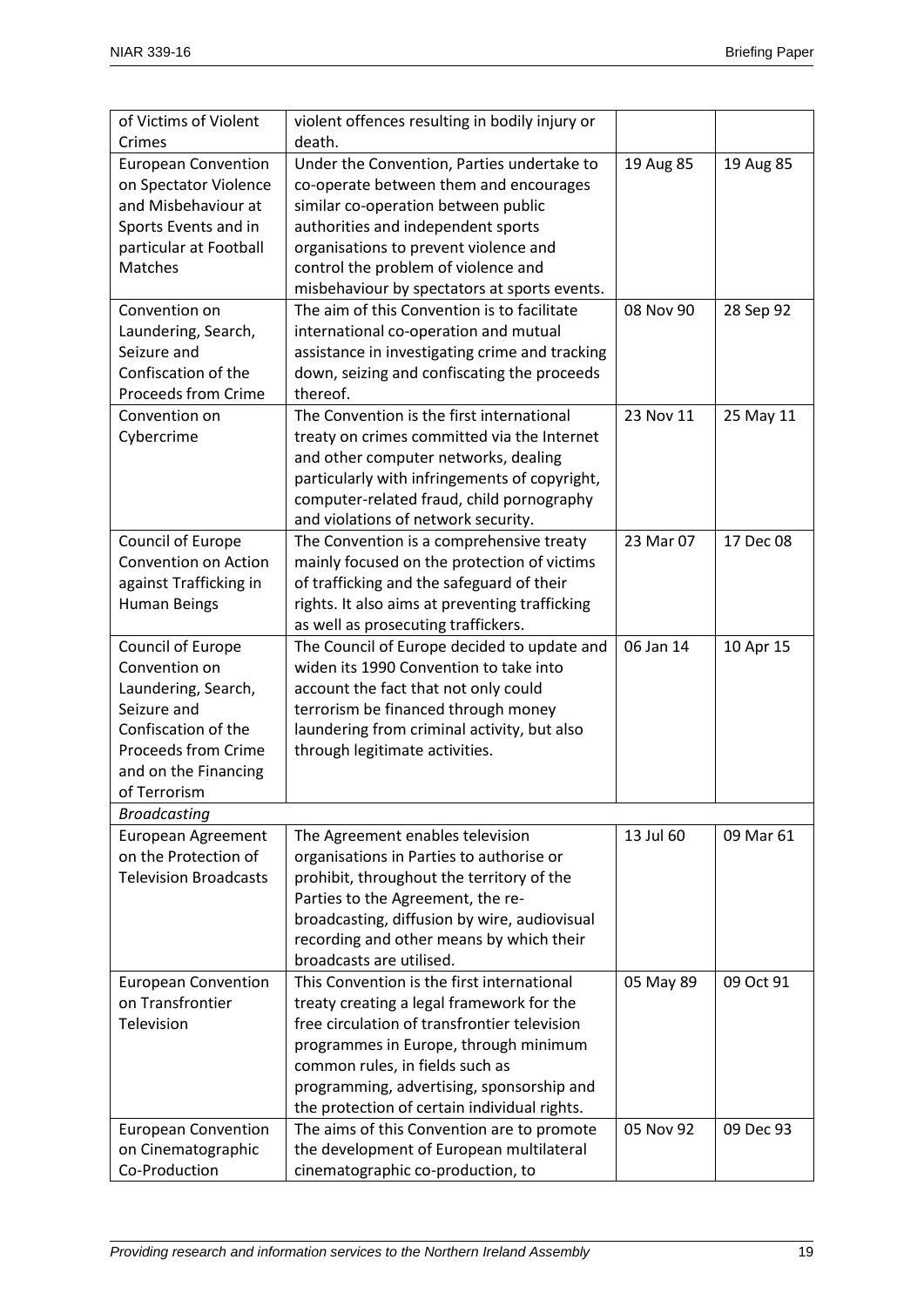|                                                 | safeguard creation and freedom of                                                        |           |           |
|-------------------------------------------------|------------------------------------------------------------------------------------------|-----------|-----------|
|                                                 | expression and defend the cultural diversity                                             |           |           |
|                                                 | of the various European countries.                                                       |           |           |
| <b>Business</b>                                 |                                                                                          |           |           |
| Convention on the                               | The Convention aims to unify the conditions                                              | 27 Nov 63 | 09 Nov 77 |
| Unification of Certain                          | required in order that a patent could be                                                 |           |           |
| <b>Points of Substantive</b>                    | granted for an invention in each of the                                                  |           |           |
| Law on Patents for                              | Parties, and to lay down the criteria to be                                              |           |           |
| Invention                                       | applied by courts in defining the extent of                                              |           |           |
|                                                 | the protection conferred by a patent.                                                    |           |           |
| European Agreement                              | The Agreement aims to prevent the                                                        | 22 Jan 65 | 02 Nov 67 |
| for the Prevention of                           | establishment of broadcasting stations                                                   |           |           |
| <b>Broadcasts</b>                               | which are installed or maintained on board                                               |           |           |
| transmitted from<br><b>Stations outside</b>     | ship, aircraft, or any other floating or<br>airborne objects and which, outside national |           |           |
| <b>National Territories</b>                     | territories, transmit broadcasts intended for                                            |           |           |
|                                                 | reception within the territory of one of the                                             |           |           |
|                                                 | Parties.                                                                                 |           |           |
| Convention on Insider                           | The Convention provides for mutual                                                       | 13 Sep 89 | 21 Dec 90 |
| Trading                                         | assistance through the exchange of                                                       |           |           |
|                                                 | information between those responsible at                                                 |           |           |
|                                                 | national level for the surveillance of stock                                             |           |           |
|                                                 | exchange transactions in order to discover                                               |           |           |
|                                                 | and identify as rapidly as possible the                                                  |           |           |
|                                                 | preparation of irregular operations of insider                                           |           |           |
|                                                 | trading.                                                                                 |           |           |
| <b>Social Security</b>                          |                                                                                          |           |           |
| European Code of                                | The Code aims at encouraging the                                                         | 14 Mar 67 | 12 Jan 68 |
| <b>Social Security</b>                          | development of social security in all member                                             |           |           |
|                                                 | States of the Council of Europe in order that                                            |           |           |
|                                                 | they may gradually reach the highest level                                               |           |           |
|                                                 | possible.                                                                                |           |           |
| <b>European Convention</b>                      | The Convention ensures that national law on                                              | 24 Apr 67 | 12 Dec 67 |
| on the Adoption of                              | the protection of children applies not only to                                           |           |           |
| Children                                        | adoptions of children from the Parties but                                               |           |           |
|                                                 | also to those of children from other States.                                             |           |           |
| <b>European Convention</b>                      | The Convention protects custody and access                                               | 20 may 80 | 21 Apr 86 |
| on Recognition and                              | rights in international situations and                                                   |           |           |
| Enforcement of                                  | provides for free, prompt, non-bureaucratic                                              |           |           |
| Decisions concerning                            | assistance from central authorities                                                      |           |           |
| Custody of Children                             | designated by each Party in discovering the                                              |           |           |
| and on Restoration of                           | whereabouts and restoring custody of a                                                   |           |           |
| Custody of Children                             | child improperly removed.                                                                |           |           |
| Law                                             |                                                                                          | 07 Jun 68 |           |
| <b>European Convention</b><br>on Information on | Under the terms of the Convention, the<br>Parties undertake to supply information,       |           | 16 Sep 69 |
| Foreign Law                                     | when problems of foreign law arise into                                                  |           |           |
|                                                 | course of legal proceedings, concerning their                                            |           |           |
|                                                 | law and procedure in civil and commercial                                                |           |           |
|                                                 | fields as well as on their judicial system.                                              |           |           |
| Environment                                     |                                                                                          |           |           |
|                                                 |                                                                                          |           |           |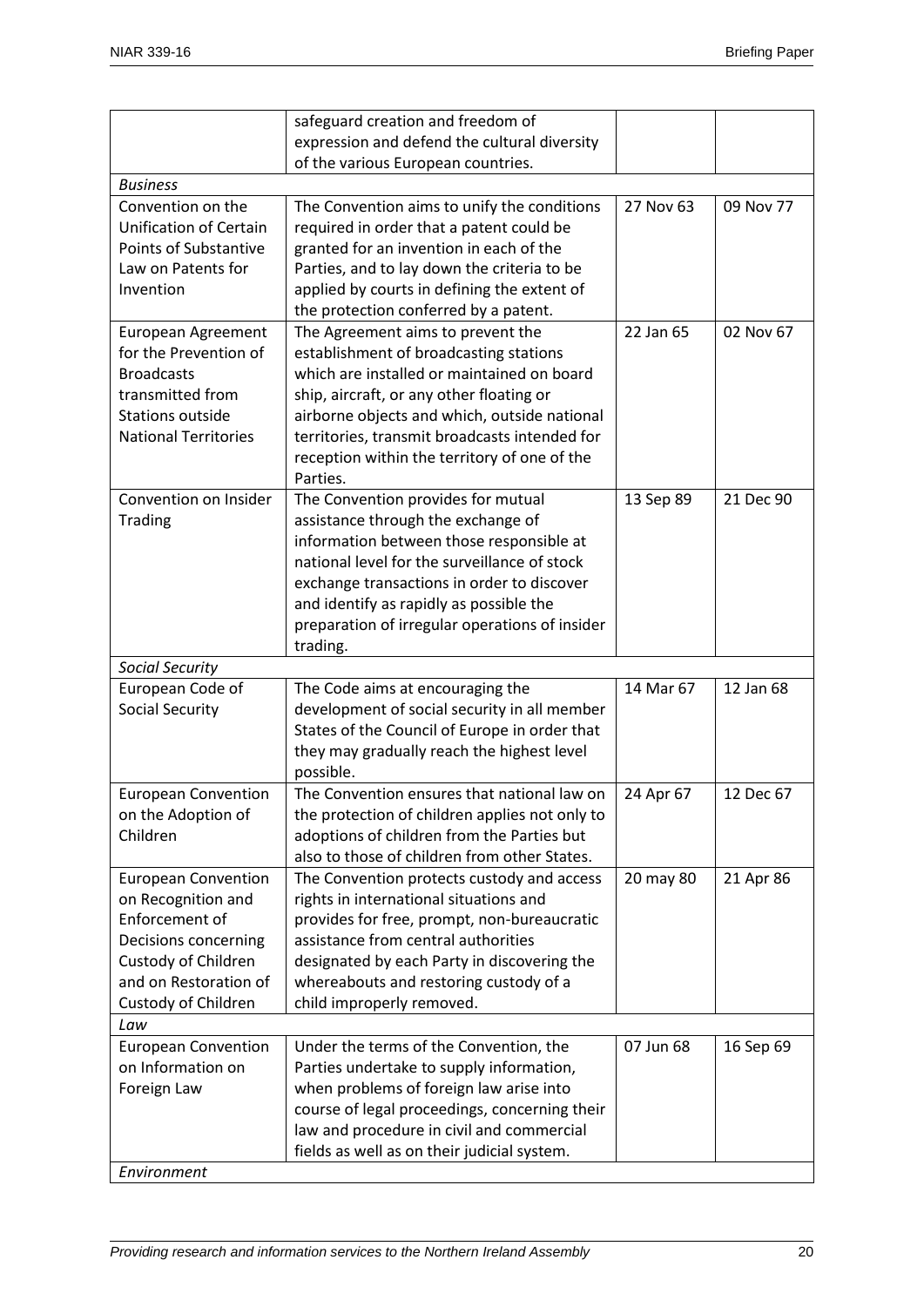| European Agreement                                 | The Agreement aims to ensure the control of                                         | 16 Sep 69 | 16 Sep 69 |
|----------------------------------------------------|-------------------------------------------------------------------------------------|-----------|-----------|
| on the Restriction of                              | fresh water pollution not only from the                                             |           |           |
| the Use of certain                                 | standpoint of human needs but also to                                               |           |           |
| Detergents in Washing                              | ensure the protection of nature in general.                                         |           |           |
| and Cleaning Products<br>Convention on the         | The Convention aims to ensure conservation                                          |           |           |
| Conservation of                                    | of wild flora and fauna species and their                                           | 19 Sep 79 | 28 May 82 |
| European Wildlife and                              | habitats.                                                                           |           |           |
| <b>Natural Habitats</b>                            |                                                                                     |           |           |
| European Landscape                                 | The Convention aims to encourage public                                             | 21 Feb 06 | 21 Nov 06 |
| Convention                                         | authorities to adopt policies and measures                                          |           |           |
|                                                    | at local, regional, national and international                                      |           |           |
|                                                    | level for protecting, managing and planning                                         |           |           |
|                                                    | landscapes throughout Europe.                                                       |           |           |
| <b>Agriculture and Animal Welfare</b>              |                                                                                     |           |           |
| <b>European Convention</b>                         | The Convention sets compulsory norms for                                            | 26 Feb 69 | 01 Jul 74 |
| for the Protection of                              | space, ventilation and hygiene,                                                     |           |           |
| Animals during                                     | transportation means, food and water,                                               |           |           |
| International                                      | loading and unloading of animals and                                                |           |           |
| Transport                                          | veterinary assistance for the international                                         |           |           |
|                                                    | transport of animals.                                                               |           |           |
| <b>European Convention</b>                         | The Convention aims to establish common                                             | 16 May 71 | 03 Jul 79 |
| on State Immunity                                  | rules relating to the scope of the immunity                                         |           |           |
|                                                    | of one Party from the jurisdiction of the                                           |           |           |
|                                                    | courts of another Party.                                                            |           |           |
| <b>European Convention</b><br>on the Social        | The Convention provides social protection                                           | 13 Sep 77 | 07 Aug 79 |
| <b>Protection of Farmers</b>                       | for rural populations similar to that enjoyed<br>by other groups of the population. |           |           |
| <b>European Convention</b>                         | The Convention applies to animals bred or                                           | 10 Mar 76 | 08 Jan 79 |
| for the Protection of                              | kept for the production of food, wool, skin or                                      |           |           |
| Animals kept for                                   | fur or for other farming purposes. It                                               |           |           |
| <b>Farming Purposes</b>                            | concerns in particular animals in intensive                                         |           |           |
|                                                    | stock-farming systems.                                                              |           |           |
|                                                    | The protection guaranteed by the                                                    |           |           |
|                                                    | Convention aims to avoid unnecessary                                                |           |           |
|                                                    | suffering or injury, having regard to the                                           |           |           |
|                                                    | condition of housing, food or administered                                          |           |           |
|                                                    | care.                                                                               |           |           |
| <b>European Convention</b>                         | The Convention is designed primarily to                                             | 18 Mar 86 | 17 Dec 99 |
| for the Protection of                              | reduce both the number of experiments and                                           |           |           |
| <b>Vertebrate Animals</b>                          | the number of animals used for such                                                 |           |           |
| used for Experimental                              | purposes.                                                                           |           |           |
| and other Scientific                               |                                                                                     |           |           |
| Purposes                                           |                                                                                     |           |           |
| Culture                                            |                                                                                     |           |           |
| <b>European Convention</b><br>on the Protection of | The Convention applies to all remains and<br>objects, or any other traces of human  | 06 May 69 | 08 Dec 72 |
| the Archaeological                                 | existence, which bear witness to epochs and                                         |           |           |
| Heritage                                           | civilisations for which excavations and                                             |           |           |
|                                                    | discoveries are the main source, or one of                                          |           |           |
|                                                    | the main sources, of scientific information.                                        |           |           |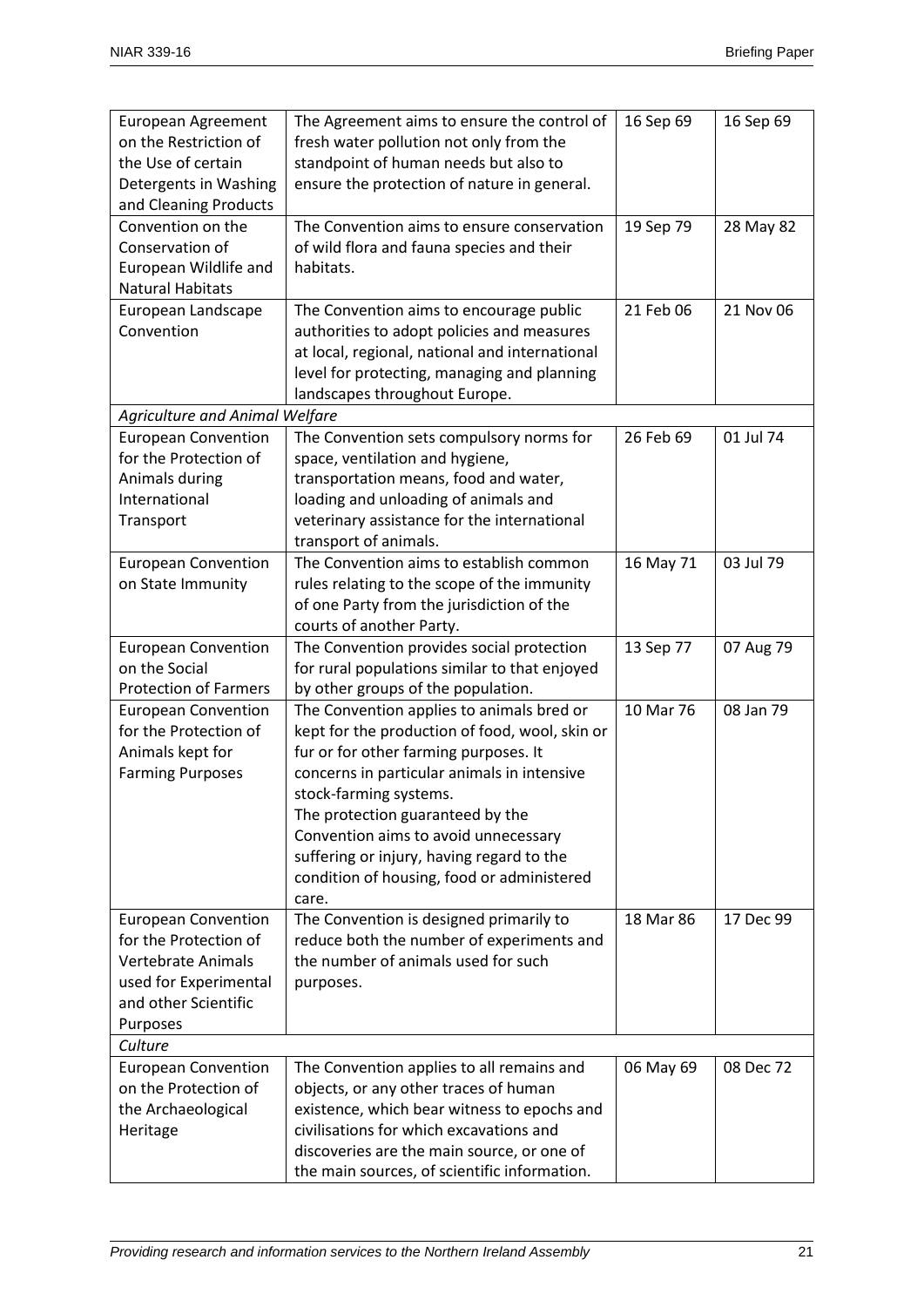| Convention for the              | The main purpose of the Convention is to        | 03 Oct 85 | 13 Nov 87 |
|---------------------------------|-------------------------------------------------|-----------|-----------|
| Protection of the               | reinforce and promote policies for the          |           |           |
| Architectural Heritage          | conservation and enhancement of Europe's        |           |           |
| of Europe                       | heritage.                                       |           |           |
| Data Protection                 |                                                 |           |           |
| Convention for the              | This Convention is the first binding            | 14 May 81 | 26 Aug 87 |
| Protection of                   | international instrument which protects the     |           |           |
| Individuals with regard         | individual against abuses which may             |           |           |
| to Automatic                    | accompany the collection and processing of      |           |           |
| Processing of Personal          | personal data and which seeks to regulate at    |           |           |
| Data                            | the same time the transfrontier flow of         |           |           |
|                                 | personal data.                                  |           |           |
| Governance                      |                                                 |           |           |
| European Charter of             | The Charter commits the Parties to applying     | 03 Jun 97 | 24 Apr 98 |
| Local Self-Government           | basic rules guaranteeing the political,         |           |           |
|                                 | administrative and financial independence of    |           |           |
|                                 | local authorities.                              |           |           |
| <b>Protection of Minorities</b> |                                                 |           |           |
| Framework                       | The Convention is the first legally binding     | 01 Feb 95 | 15 Jan 98 |
| Convention for the              | multilateral instrument concerned with the      |           |           |
| <b>Protection of National</b>   | protection of national minorities in general.   |           |           |
| <b>Minorities</b>               | Its aim is to protect the existence of national |           |           |
|                                 | minorities within the respective territories of |           |           |
|                                 | the Parties.                                    |           |           |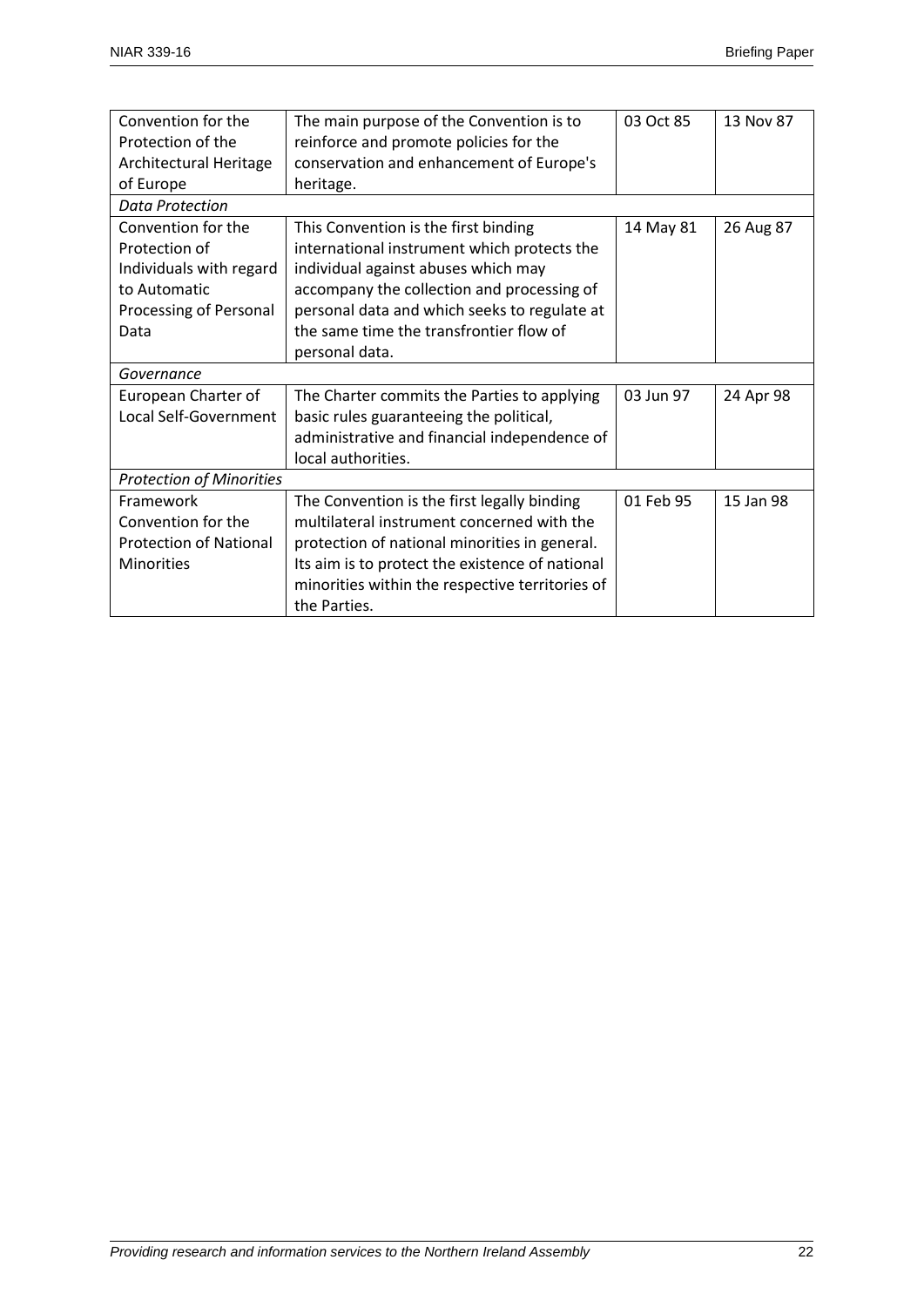## Appendix 2: United Nations Treaties Ratified by the UK

| <b>Treaty</b>                                                          | <b>Signed</b> | <b>Ratified</b> |
|------------------------------------------------------------------------|---------------|-----------------|
| Health                                                                 |               |                 |
| WHO Framework Convention on Tobacco Control                            | 16 Jun 03     | 16 Dec 04       |
| Justice                                                                |               |                 |
| Convention against Organised Crime                                     | 14 Dec 00     | 09 Feb 06       |
| Convention on the Suppression of Financing Terrorism                   | 10 Jan 00     | 07 Mar 01       |
| Convention on the Suppression of Terrorist Bombings                    | 12 Jan 98     | 07 Mar 01       |
| Seafaring                                                              |               |                 |
| Convention on the Territorial Sea and the Contiguous Zone              | 09 Sep 58     | 14 Mar 60       |
| Convention on the High Seas                                            | 09 Sep 58     | 14 Mar 60       |
| Convention on Fishing and Conservation of Living Resources of the      | 09 Sep 58     | 14 Mar 60       |
| <b>High Seas</b>                                                       |               |                 |
| Convention on the Continental Shelf                                    | 09 Sep 58     | 11 May 64       |
| Convention on the Law of the Sea                                       |               | 25 Jul 97       |
| Trade                                                                  |               |                 |
| <b>Arms Trade Treaty</b>                                               | 03 Jun 13     | 02 Apr 14       |
| Convention on the Prohibition of the Use, Stockpiling, Production and  | 03 Dec 97     | 31 Jul 98       |
| Transfer of Anti-Personnel Mines and on their Destruction              |               |                 |
| Environment                                                            |               |                 |
| Convention on Long-Range Trans-Boundary Air Pollution                  | 13 Nov 79     | 15 Jul 82       |
| Vienna Convention on the Protection of the Ozone Layer                 | 20 May 85     | 15 May 87       |
| Basel Convention on Trans-Boundary Movement of hazardous Waste         | 06 Oct 89     | 07 Feb 94       |
| Convention on Environmental Impact Assessment in a Transboundary       | 26 Feb 91     | 10 Oct 97       |
| Context                                                                |               |                 |
| Convention on the law of the Non-Navigation Use of International       |               | 13 Dec 13       |
| Watercourses                                                           |               |                 |
| Convention on Access to Information, Public Participation in Decision- | 25 Jun 98     | 23 Feb 05       |
| making and Access to Justice in Environmental Matters                  |               |                 |
| Stockholm Convention on Persistent Organic Pollutants                  | 11 Dec 01     | 17 Jan 05       |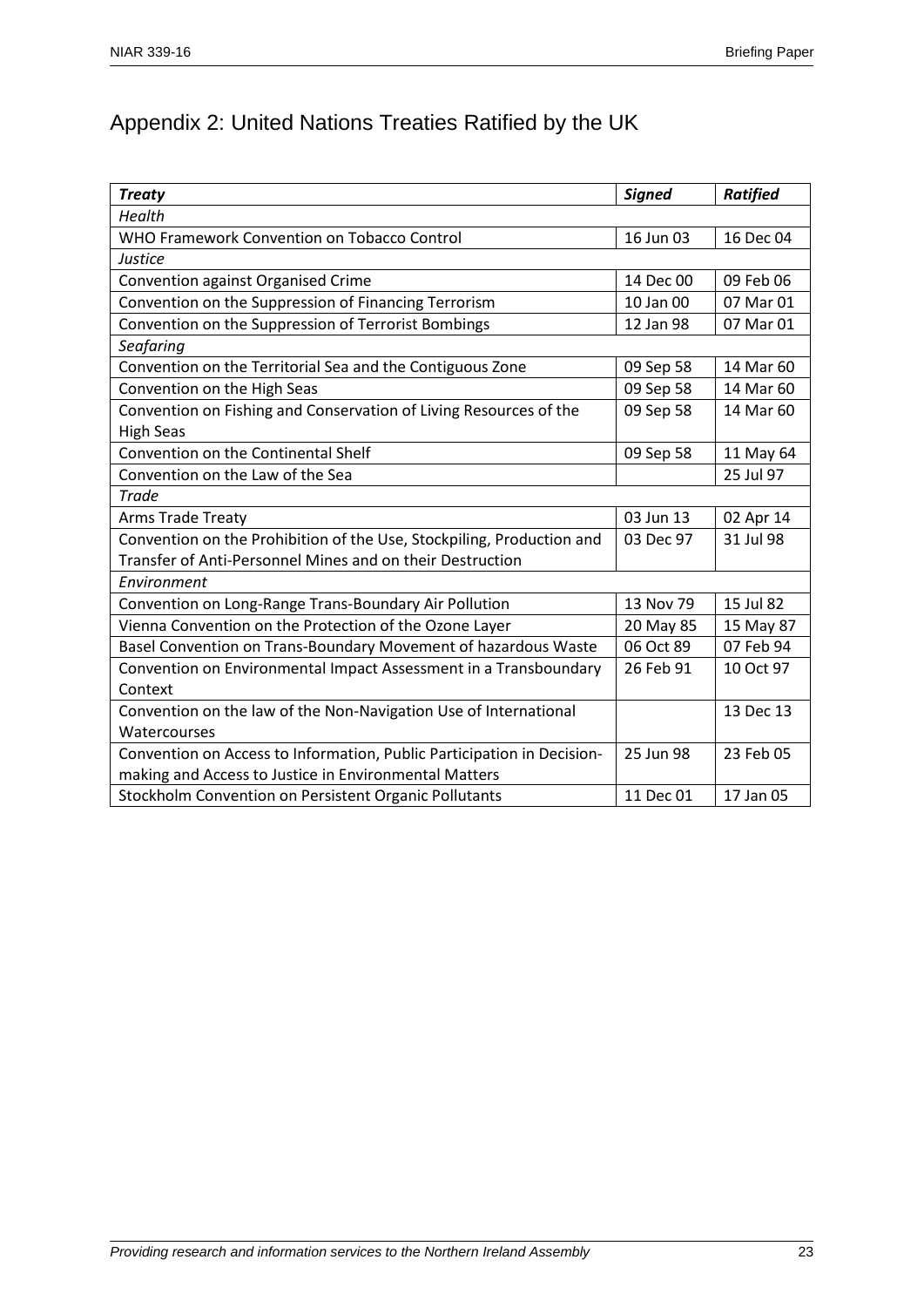#### Appendix 3: Technical Conventions of the International Labour Office Ratified by the UK

| <b>Technical Convention</b>                                                           | <b>Ratified</b> |
|---------------------------------------------------------------------------------------|-----------------|
| Unemployment Convention, 1919 (No. 2)                                                 | 14 Jul 21       |
| Right of Association (Agriculture) Convention, 1921 (No. 11)                          | 06 Aug 23       |
| Workmen's Compensation (Agriculture) Convention, 1921 (No. 12)                        | 06 Aug 63       |
| Workmen's Compensation (Accidents) Convention, 1925 (No. 17)                          | 28 Jun 49       |
| Equality of Treatment (Accident Compensation) Convention, 1925<br>(No. 19)            | 06 Oct 26       |
| Sickness Insurance (Industry) Convention, 1927 (No. 24)                               | 20 Feb 31       |
| Sickness Insurance (Agriculture) Convention, 1927 (No. 25)                            | 20 Feb 31       |
| Protection against Accidents (Dockers) Convention (Revised), 1932<br>(No. 32)         | 10 Jan 35       |
| Old-Age Insurance (Industry, etc.) Convention, 1933 (No. 35)                          | 18 Jul 36       |
| Old-Age Insurance (Agriculture) Convention, 1933 (No. 36)                             | 18 Jul 36       |
| Invalidity Insurance (Industry, etc.) Convention, 1933 (No. 37)                       | 18 Jul 36       |
| Invalidity Insurance (Agriculture) Convention, 1933 (No. 38)                          | 18 Jul 36       |
| Survivors' Insurance (Industry, etc.) Convention, 1933 (No. 39)                       | 18 Jul 36       |
| Survivors' Insurance (Agriculture) Convention, 1933 (No. 40)                          | 18 Jul 36       |
| Workmen's Compensation (Occupational Diseases) Convention<br>(Revised), 1934 (No. 42) | 29 Apr 36       |
| Unemployment Provision Convention, 1934 (No. 44)                                      | 29 Apr 36       |
| Recruiting of Indigenous Workers Convention, 1936 (No. 50)                            | 22 May 39       |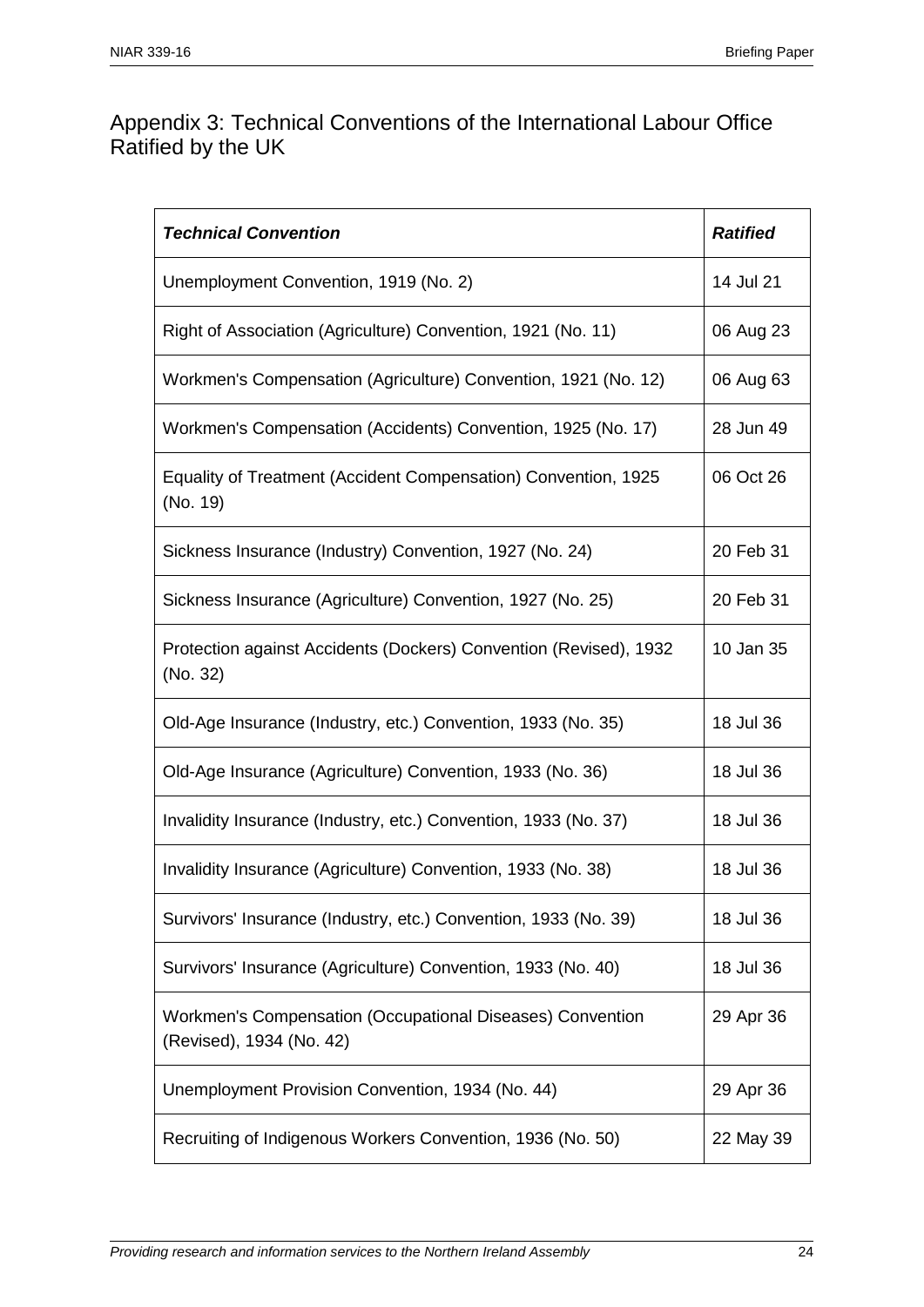| Contracts of Employment (Indigenous Workers) Convention, 1939<br>(No. 64)             | 24 Aug 43 |
|---------------------------------------------------------------------------------------|-----------|
| Penal Sanctions (Indigenous Workers) Convention, 1939 (No. 65)                        | 24 Aug 43 |
| Final Articles Revision Convention, 1946 (No. 80)                                     | 28 May 47 |
| Social Policy (Non-Metropolitan Territories) Convention, 1947 (No. 82)                | 27 Mar 50 |
| Labour Standards (Non-Metropolitan Territories) Convention, 1947<br>(No. 83)          | 27 Mar 50 |
| Right of Association (Non-Metropolitan Territories) Convention, 1947<br>(No. 84)      | 27 Mar 50 |
| Labour Inspectorates (Non-Metropolitan Territories) Convention, 1947<br>(No. 85)      | 27 Mar 50 |
| Contracts of Employment (Indigenous Workers) Convention, 1947<br>(No. 86)             | 27 Mar 50 |
| Migration for Employment Convention (Revised), 1949 (No. 97)                          | 22 Jan 51 |
| Social Security (Minimum Standards) Convention, 1952 (No. 102)                        | 27 Apr 54 |
| Seafarers' Identity Documents Convention, 1958 (No. 108)                              | 18 Feb 64 |
| Fishermen's Articles of Agreement Convention, 1959 (No. 114)                          | 20 Dec 74 |
| Radiation Protection Convention, 1960 (No. 115)                                       | 09 Mar 62 |
| Final Articles Revision Convention, 1961 (No. 116)                                    | 09 Mar 62 |
| Hygiene (Commerce and Offices) Convention, 1964 (No. 120)                             | 21 Apr 67 |
| Medical Examination of Young Persons (Underground Work)<br>Convention, 1965 (No. 124) | 13 Dec 66 |
| Accommodation of Crews (Fishermen) Convention, 1966 (No. 126)                         | 13 Aug 85 |
| Workers' Representatives Convention, 1971 (No. 135)                                   | 15 Mar 73 |
| Paid Educational Leave Convention, 1974 (No. 140)                                     | 04 Dec 75 |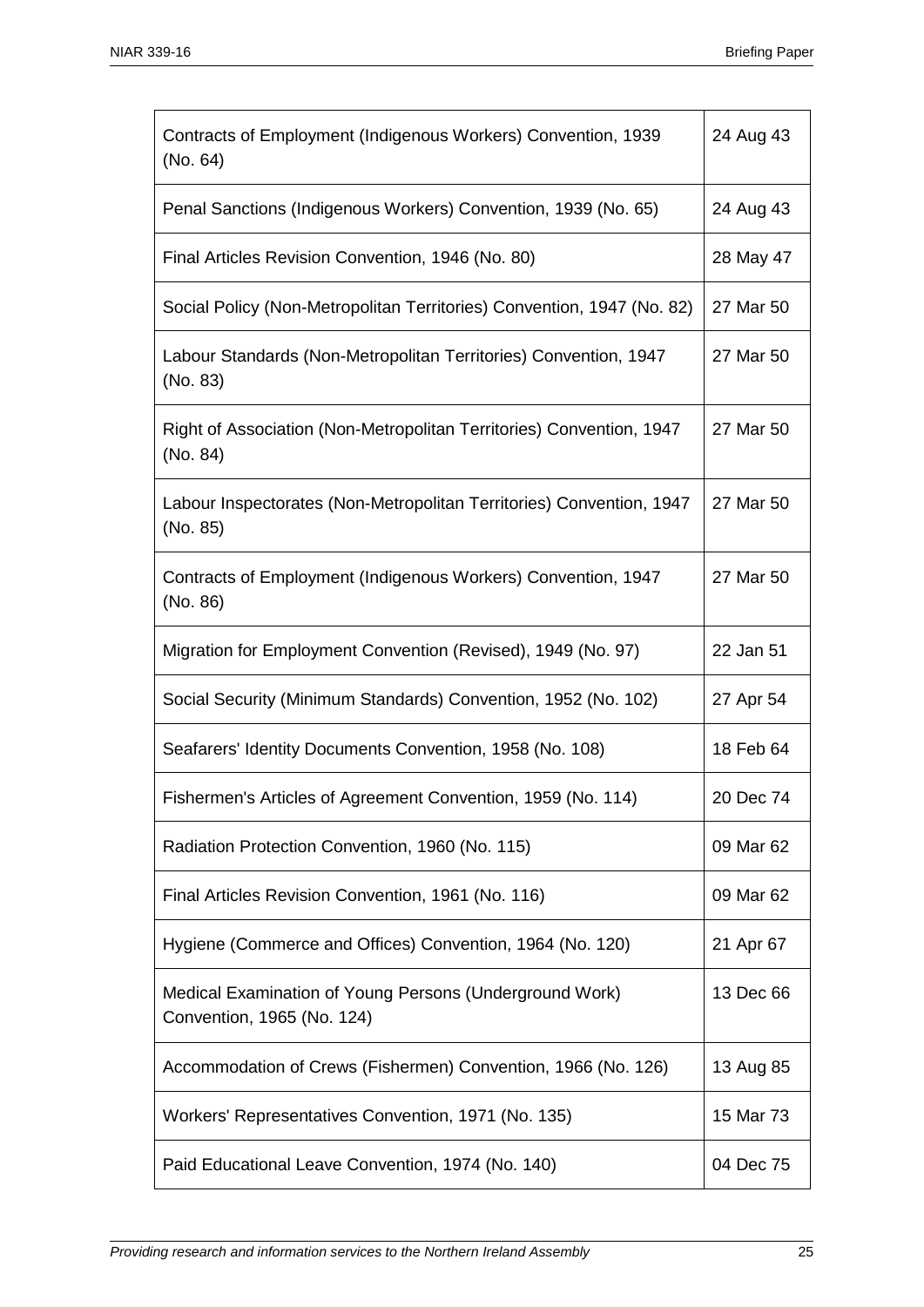| Rural Workers' Organisations Convention, 1975 (No. 141)                                | 15 Feb 77 |
|----------------------------------------------------------------------------------------|-----------|
| Human Resources Development Convention, 1975 (No. 142)                                 | 15 Feb 77 |
| Working Environment (Air Pollution, Noise and Vibration) Convention,<br>1977 (No. 148) | 08 Mar 79 |
| Labour Administration Convention, 1978 (No. 150)                                       | 19 Mar 80 |
| Labour Relations (Public Service) Convention, 1978 (No. 151)                           | 19 Mar 80 |
| Labour Statistics Convention, 1985 (No. 160)                                           | 27 May 87 |
| Maritime Labour Convention, 2006 (MLC, 2006)                                           | 07 Aug 13 |
| Promotional Framework for Occupational Safety and Health<br>Convention, 2006 (No. 187) | 29 May 08 |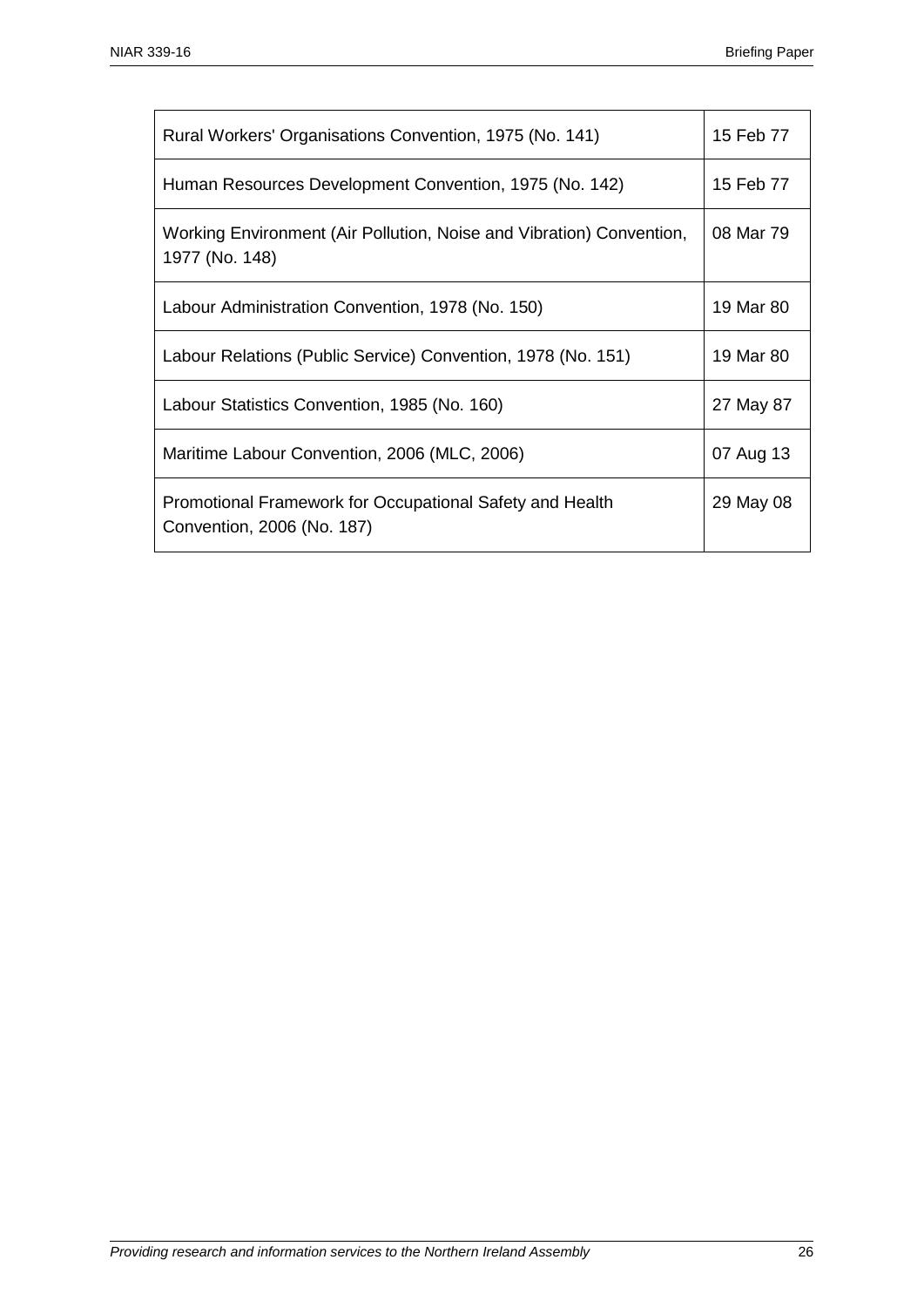## Appendix 4: Recent Multilateral and Bilateral Treaties Signed by the UK

#### **Multilateral Treaties**

| <b>Multilateral Treaty</b>                                                                                                                                                                                                              | <b>Context</b>                                       | <b>Date</b> |
|-----------------------------------------------------------------------------------------------------------------------------------------------------------------------------------------------------------------------------------------|------------------------------------------------------|-------------|
| Additional Protocol to the Council of Europe<br>Convention on the Prevention of Terrorism [CETS<br>No.217]                                                                                                                              | Council of<br>Europe                                 | 22 Oct 15   |
| Protocol amending the Common Aviation Area<br>Agreement between the European Union and its<br>Member States and the Republic of Moldova, to take<br>account of the accession to the European Union of the<br><b>Republic of Croatia</b> | EU                                                   | 22 Jul 15   |
| Articles of Agreement of the Asian Infrastructure<br><b>Investment Bank</b>                                                                                                                                                             | Asian<br>Infrastructure<br>Investment<br><b>Bank</b> | 29 Jun 15   |
| Agreement on the Status and Functions of the<br><b>International Commission on Missing Persons</b>                                                                                                                                      | International<br>Commission<br>on Missing<br>Persons | 15 Dec 14   |
| Protocol of Accession by the Government of the<br>Russian Federation to the Convention of 16<br>December 1988 Concerning the Construction and<br>Operation of a European Synchrotron Radiation<br>Facility                              | European<br>Synchotron                               | 15 Jul 14   |
| Association Agreement between the European Union<br>and the European Atomic Energy Community and<br>their Member States, of the one part, and Ukraine, of<br>the other                                                                  | EU                                                   | 27 Jun 14   |
| Association Agreement between the European Union<br>and the European Atomic Energy Community and<br>their Member States, of the one part, and the Republic<br>of Moldova, of the other part                                             | EU                                                   | 27 Jun 14   |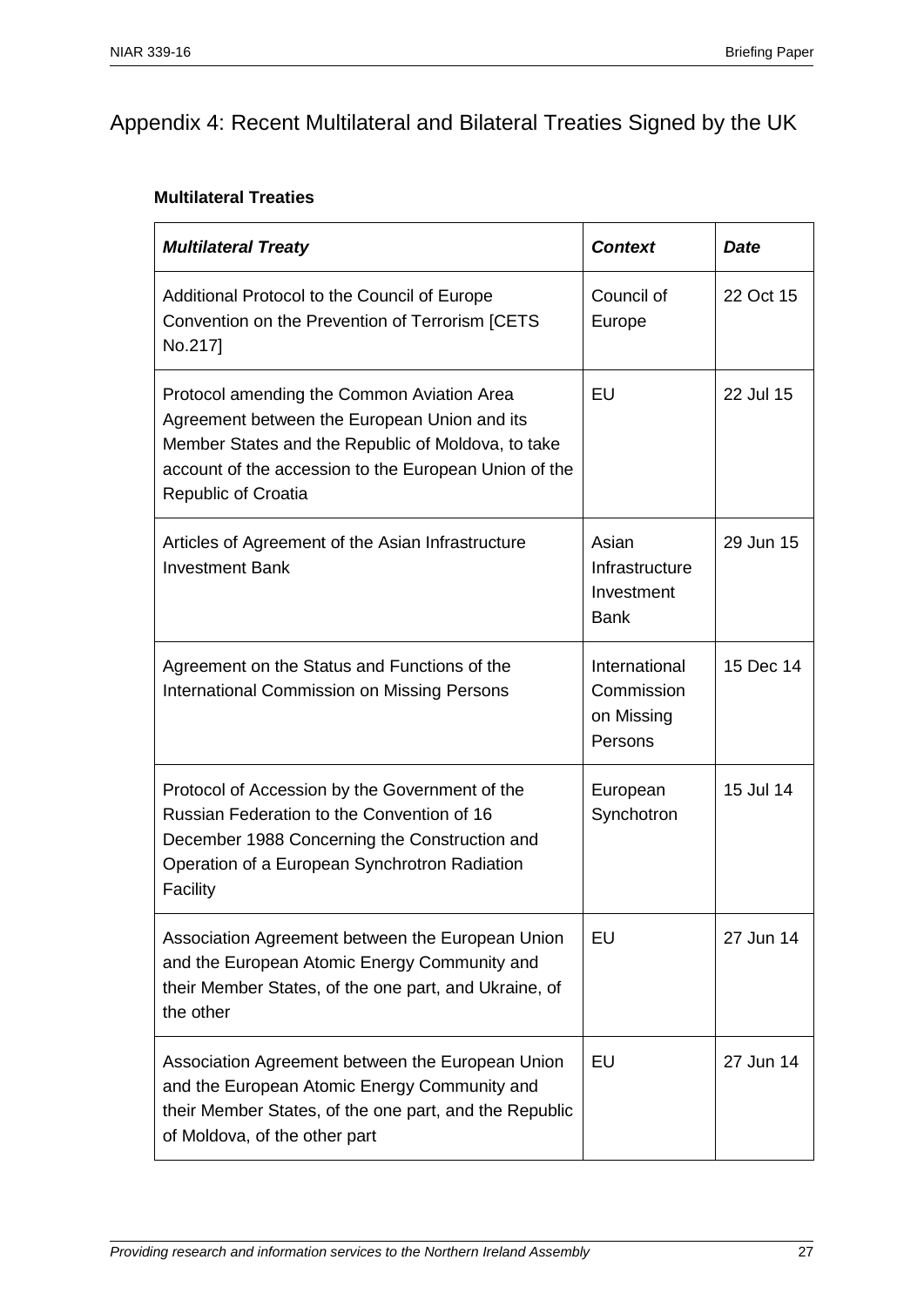| Association Agreement between the European Union<br>and the European Atomic Energy Community and<br>their Member States, of the one part, and Georgia, of<br>the other                                                                                                                                                                                                                                                                                                                                                                 | EU                                                                       | 27 Jun 14         |
|----------------------------------------------------------------------------------------------------------------------------------------------------------------------------------------------------------------------------------------------------------------------------------------------------------------------------------------------------------------------------------------------------------------------------------------------------------------------------------------------------------------------------------------|--------------------------------------------------------------------------|-------------------|
| Protocol to the Stabilisation and Association<br>Agreement between the European Communities and<br>their Member States, of the one part, and the Republic<br>of Serbia, of the other part, to take account of the<br>accession of the Republic of Croatia to the European<br>Union                                                                                                                                                                                                                                                     | EU                                                                       | 25 Jun 14         |
| Decision of the Board of Supervisors modifying Annex<br>IV to the Convention between the Government of the<br>United Kingdom of Great Britain and Northern Ireland,<br>the Government of the French Republic, the<br>Government of the Federal Republic of Germany and<br>the Government of the Italian Republic on the<br>Establishment of the Organisation for Joint Armament<br>Cooperation (Organisation Conjointe de Cooperation<br>en matiere dArmement, OCCAR) (with four annexes)<br>signed at Farnborough on 9 September 1998 | <b>OCCAR</b>                                                             | 10 Jun 14         |
| Council Decision of 26 May 2014 on the system of<br>own resources of the European Union                                                                                                                                                                                                                                                                                                                                                                                                                                                | EU                                                                       | 26 May 14         |
| Protocol to the Treaty on a Nuclear-Weapon-Free<br>Zone in Central Asia                                                                                                                                                                                                                                                                                                                                                                                                                                                                | Treaty on a<br>Nuclear-<br>Weapon-Free<br>Zone in<br><b>Central Asia</b> | 06 May 14         |
| Cooperation Agreement between the European Union<br>and its Member States, of the one part, and the Swiss<br>Confederation, of the other, on the European Satellite<br><b>Navigation Programmes</b>                                                                                                                                                                                                                                                                                                                                    | EU                                                                       | 18 Dec 13         |
| Amendment to the 1996 Protocol to the Convention on<br>the Prevention of Marine Pollution by Dumping of<br>Wastes and other Matter, 1972 (London Protocol) to<br><b>Regulate Marine Geoengineering</b>                                                                                                                                                                                                                                                                                                                                 | International<br>Maritime<br>Organisation                                | Date not<br>given |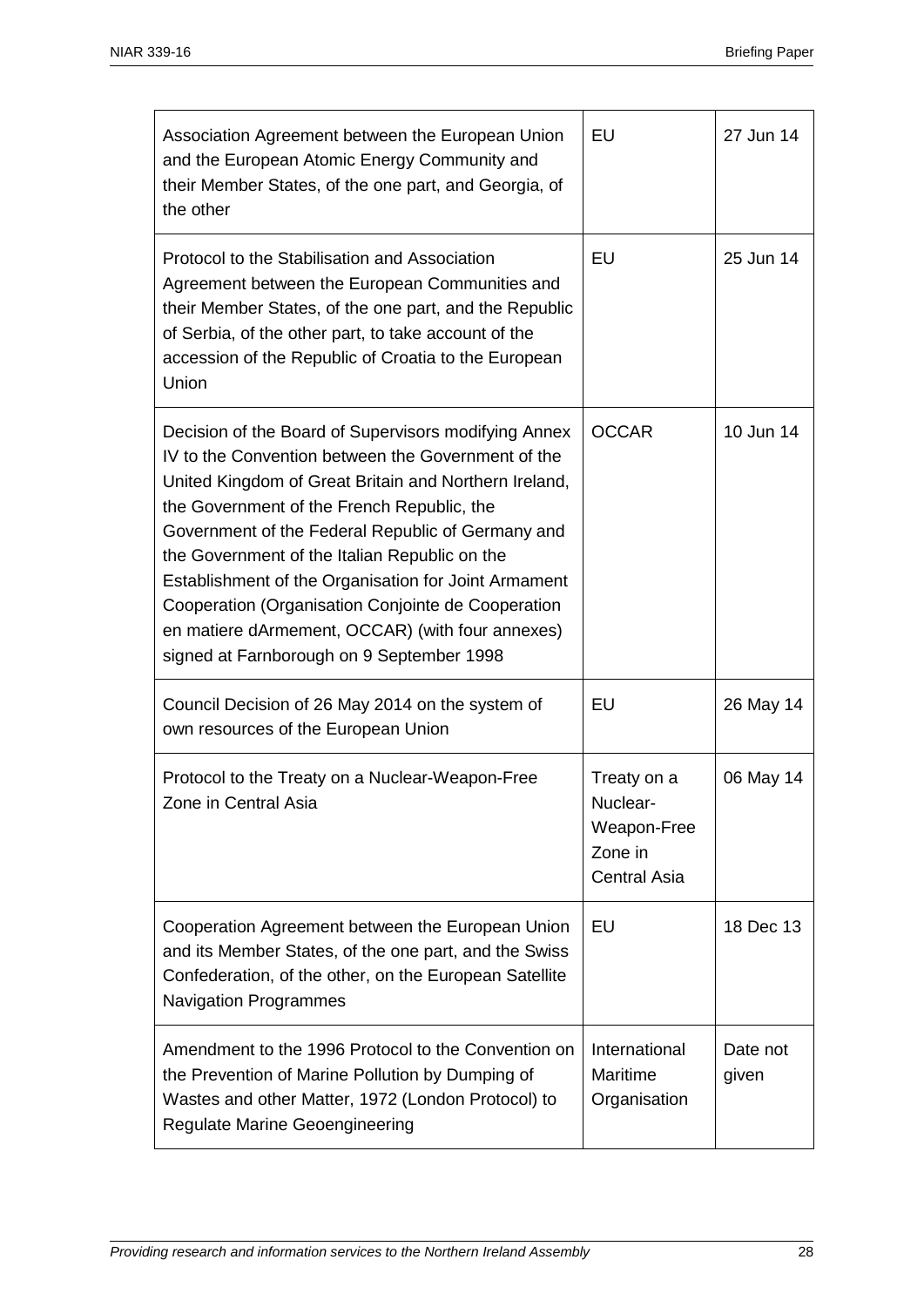| Minamata Convention on Mercury                                                                                                                                                                                                                                                                                                                                                                                                                                                                                                                                                                                                                                                                                                                                      | <b>UN</b>                                         | 11 Oct 13 |
|---------------------------------------------------------------------------------------------------------------------------------------------------------------------------------------------------------------------------------------------------------------------------------------------------------------------------------------------------------------------------------------------------------------------------------------------------------------------------------------------------------------------------------------------------------------------------------------------------------------------------------------------------------------------------------------------------------------------------------------------------------------------|---------------------------------------------------|-----------|
| Protocol No.16 to the Convention for the Protection of<br>Human Rights and Fundamental Freedoms (CETS<br>No.214)                                                                                                                                                                                                                                                                                                                                                                                                                                                                                                                                                                                                                                                    | <b>Council Of</b><br>Europe                       | 02 Oct 13 |
| Fifth Protocol to the Convention of 19 January 1967,<br>as amended by the Protocol of 6 July 1971, between<br>the Government of the French Republic and the<br>Government of the Federal Republic of Germany on<br>the Construction and Operation of a Very High<br>Neutron Flux Reactor, as further amended by the<br>Agreement of 19 July 1974 between the above-<br>mentioned two Governments and the Government of<br>the United Kingdom of Great Britain and Northern<br>Ireland concerning that Governments Accession to the<br>Convention, by the Protocol of 27 July 1976, the<br>Second Protocol of 9 December 1981, the Third<br>Protocol of 25 March 1993 and the Fourth Protocol of<br>4 December 2002 between the above-mentioned<br>three Governments | <b>Trilateral</b>                                 | 01 Jul 13 |
| Marrakesh Treaty to Facilitate Access to Published<br>Works for Persons who are Blind, Visually Impaired,<br>or Otherwise Print Disabled, adopted on June 27 2013                                                                                                                                                                                                                                                                                                                                                                                                                                                                                                                                                                                                   | World<br>Intellectual<br>Property<br>Organisation | 27 Jun 13 |

#### **Bilateral Treaties**

| <b>Bilateral Treaty</b>                                                                                                                                                                                                                                                        | <b>Country</b> | Date      |
|--------------------------------------------------------------------------------------------------------------------------------------------------------------------------------------------------------------------------------------------------------------------------------|----------------|-----------|
| Convention between the Government of the United<br>Kingdom of Great Britain and Northern Ireland and the<br>Government of Turkmenistan for the Avoidance of<br>Double Taxation and the Prevention of Fiscal Evasion<br>with Respect to Taxes on Income and on Capital<br>Gains | Turkmenistan   | 09 Jun 16 |
| Exchange of Notes between the Government of the<br>United States of America and the Government of the<br>United Kingdom of Great Britain and Northern Ireland                                                                                                                  | <b>USA</b>     | 09 Jun 16 |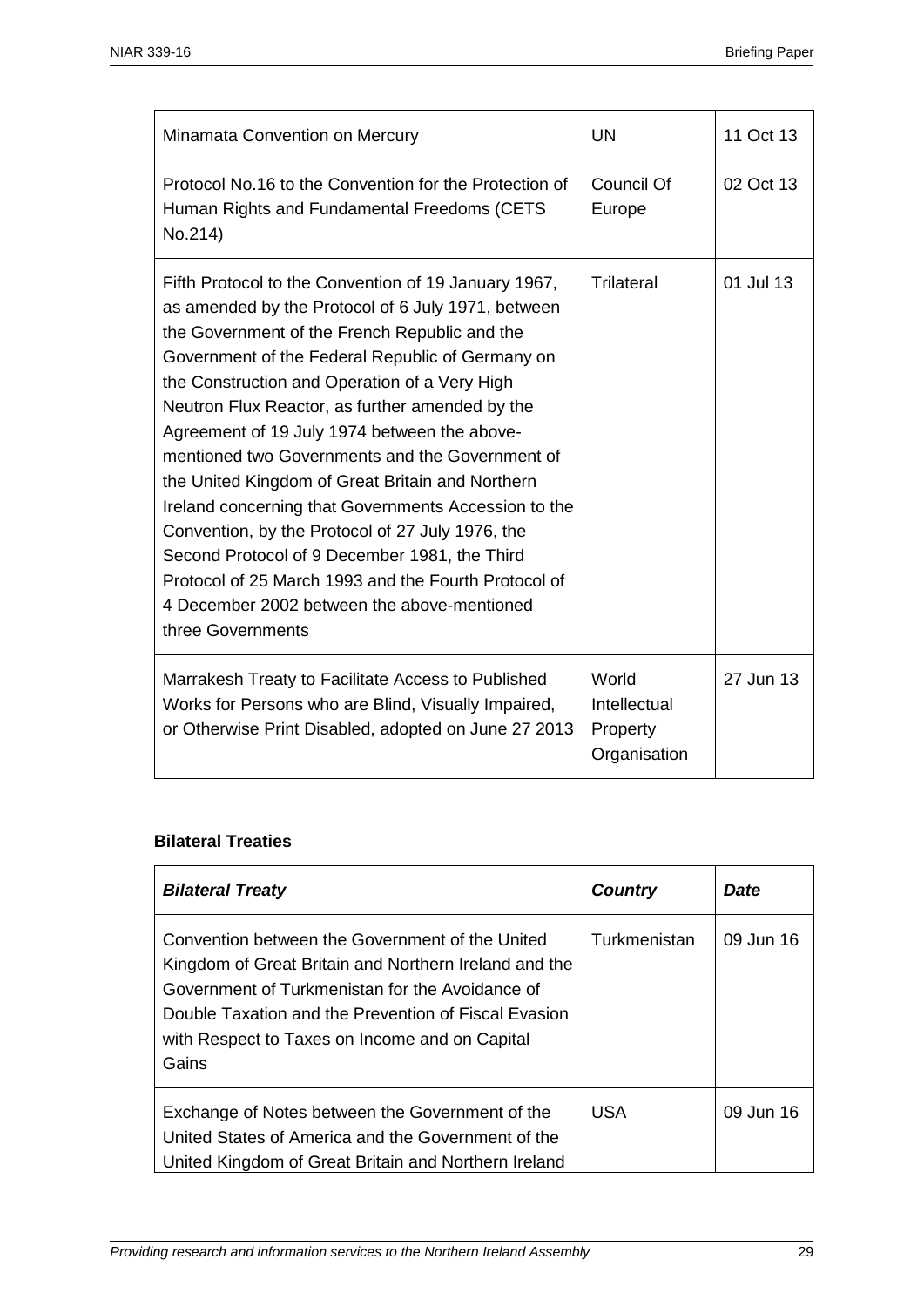| concerning the use of Wideawake Airfield on<br>Ascension Island by Civil Aircraft (Air Links and<br>Alternate Aerodrome Agreement)                                                                                                                                                                                                                                                                                                                                  |            |           |
|---------------------------------------------------------------------------------------------------------------------------------------------------------------------------------------------------------------------------------------------------------------------------------------------------------------------------------------------------------------------------------------------------------------------------------------------------------------------|------------|-----------|
| Protocol to the North Atlantic Treaty on the accession<br>of Montenegro                                                                                                                                                                                                                                                                                                                                                                                             | <b>USA</b> | 19 May 16 |
| Agreement on the Mutual Recognition of<br>Qualifications and Degrees between the Republic of<br>Chile and the United Kingdom of Great Britain and<br>Northern Ireland                                                                                                                                                                                                                                                                                               | Chile      | 13 May 16 |
| Agreement on the Treatment of Debt between the<br>Government of the United Kingdom of Great Britain<br>and Northern Ireland and the Government of the<br><b>Republic of Cuba</b>                                                                                                                                                                                                                                                                                    | Cuba       | 29 Apr 16 |
| Convention between the Government of the United<br>Kingdom of Great Britain and Northern Ireland and the<br>Government of the United Arab Emirates for the<br>Avoidance of Double Taxation and the Prevention of<br>Tax Evasion with Respect to Taxes on Income and on<br><b>Capital Gains</b>                                                                                                                                                                      | <b>UAE</b> | 12 Apr 16 |
| Exchange of Notes between the Government of the<br>United Kingdom of Great Britain and Northern Ireland<br>and the Government of the United Arab Emirates<br>concerning the Convention between the Government<br>of the United Kingdom of Great Britain and Northern<br>Ireland and the Government of the United Arab<br>Emirates for the Avoidance of Double Taxation and<br>the Prevention of Tax Evasion with Respect to Taxes<br>on Income and on Capital Gains | <b>UAE</b> | 12 Apr 16 |
| Security Agreement between the Government of the<br>United Kingdom of Great Britain and Northern Ireland<br>and the Government of the Republic of Turkey<br>concerning the Protection of Defence Classified<br>Information                                                                                                                                                                                                                                          | Turkey     | 25 Feb 16 |
| Convention between the United Kingdom of Great<br>Britain and Northern Ireland and the Oriental Republic<br>of Uruguay for the Avoidance of Double Taxation and                                                                                                                                                                                                                                                                                                     | Uruguay    | 24 Feb 16 |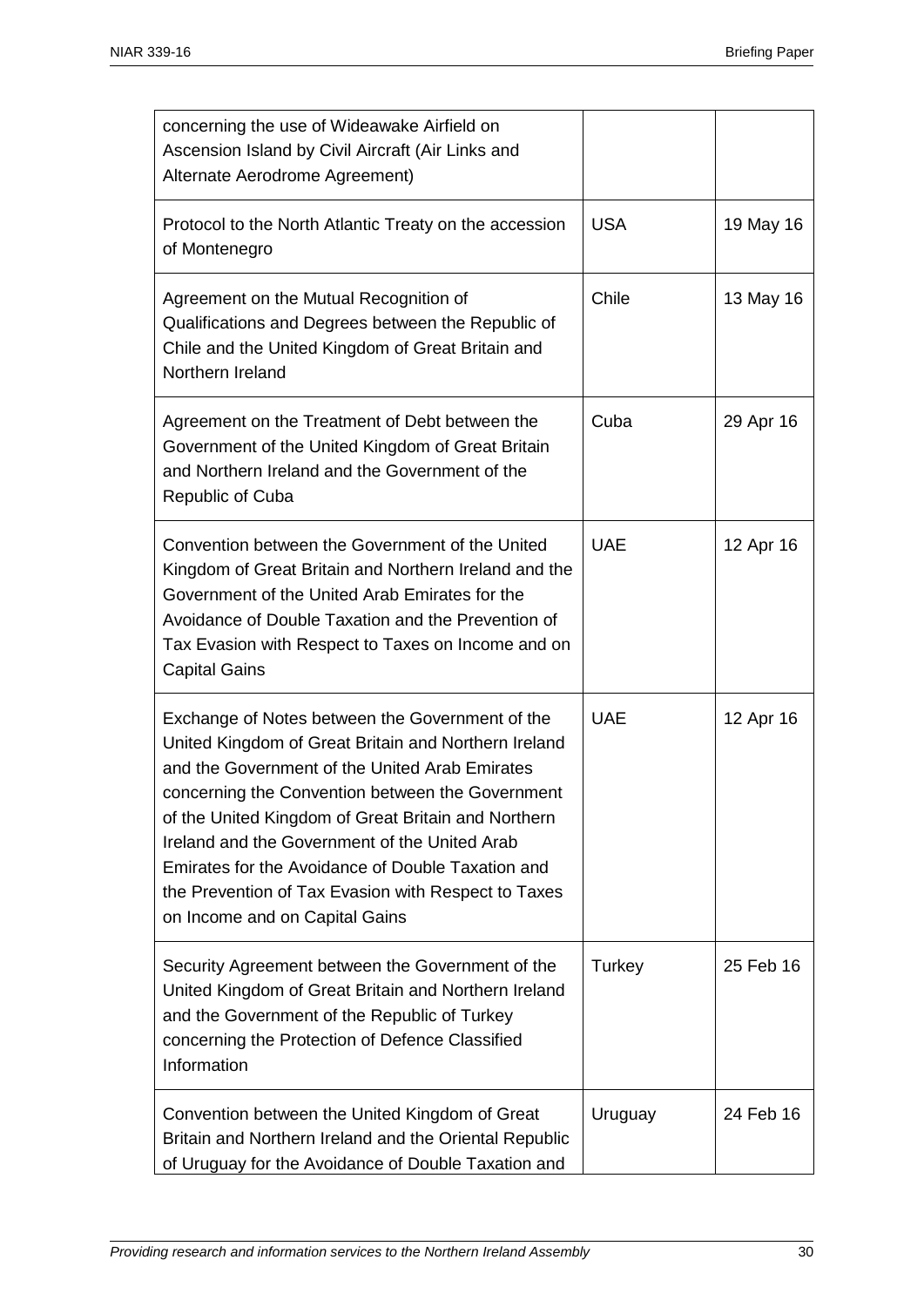| the Prevention of Fiscal Evasion with Respect to<br>Taxes on Income and on Capital                                                                                                                                                                             |                 |           |
|----------------------------------------------------------------------------------------------------------------------------------------------------------------------------------------------------------------------------------------------------------------|-----------------|-----------|
| Agreement between the Government of the United<br>Kingdom of Great Britain and Northern Ireland and the<br>Government of Barbados concerning Air Services                                                                                                      | <b>Barbados</b> | 09 Feb 16 |
| Exchange of Notes between the Government of the<br>United Kingdom of Great Britain and Northern Ireland<br>and the Government of the Republic of Argentina<br>concerning the Clearance of Arrears (The United<br>Kingdom/Argentina Debt Agreement No.6 (2014)) | Argentina       | 23 Dec 15 |
| Agreement between the Government of the United<br>Kingdom of Great Britain and Northern Ireland and the<br>Government of the Republic of Kenya concerning<br><b>Defence Cooperation</b>                                                                        | Kenya           | 09 Dec 16 |
| Agreement between the Government of the United<br>Kingdom of Great Britain and Northern Ireland and the<br>Government of India for Co-Operation in the Peaceful<br><b>Uses of Nuclear Energy</b>                                                               | India           | 13 Nov 16 |
| Agreement between the United Kingdom of Great<br>Britain and Northern Ireland and the Republic of<br>Ghana on the Transfer of Sentenced Persons                                                                                                                | Ghana           | 12 Nov 16 |
| Treaty between the Government of the United<br>Kingdom of Great Britain and Northern Ireland and the<br>Republic of Kazakhstan on Mutual Legal Assistance in<br><b>Criminal Matters</b>                                                                        | Kazakhstan      | 03 Nov 15 |
| Agreement on the Mutual Recognition of Driving<br>Disqualifications between the United Kingdom of<br>Great Britain and Northern Ireland and Ireland                                                                                                            | Ireland         | 30 Oct 15 |
| Exchange of Notes to Amend the Film Co-Production<br>Agreement between the Government of the United<br>Kingdom of Great Britain and Northern Ireland and the<br>Government of the Republic of South Africa                                                     | South Africa    | 28 Oct 15 |
| Agreement between the Government of the United<br>Kingdom and Northern Ireland and the Government of                                                                                                                                                           | Iraq            | 08 Oct 15 |